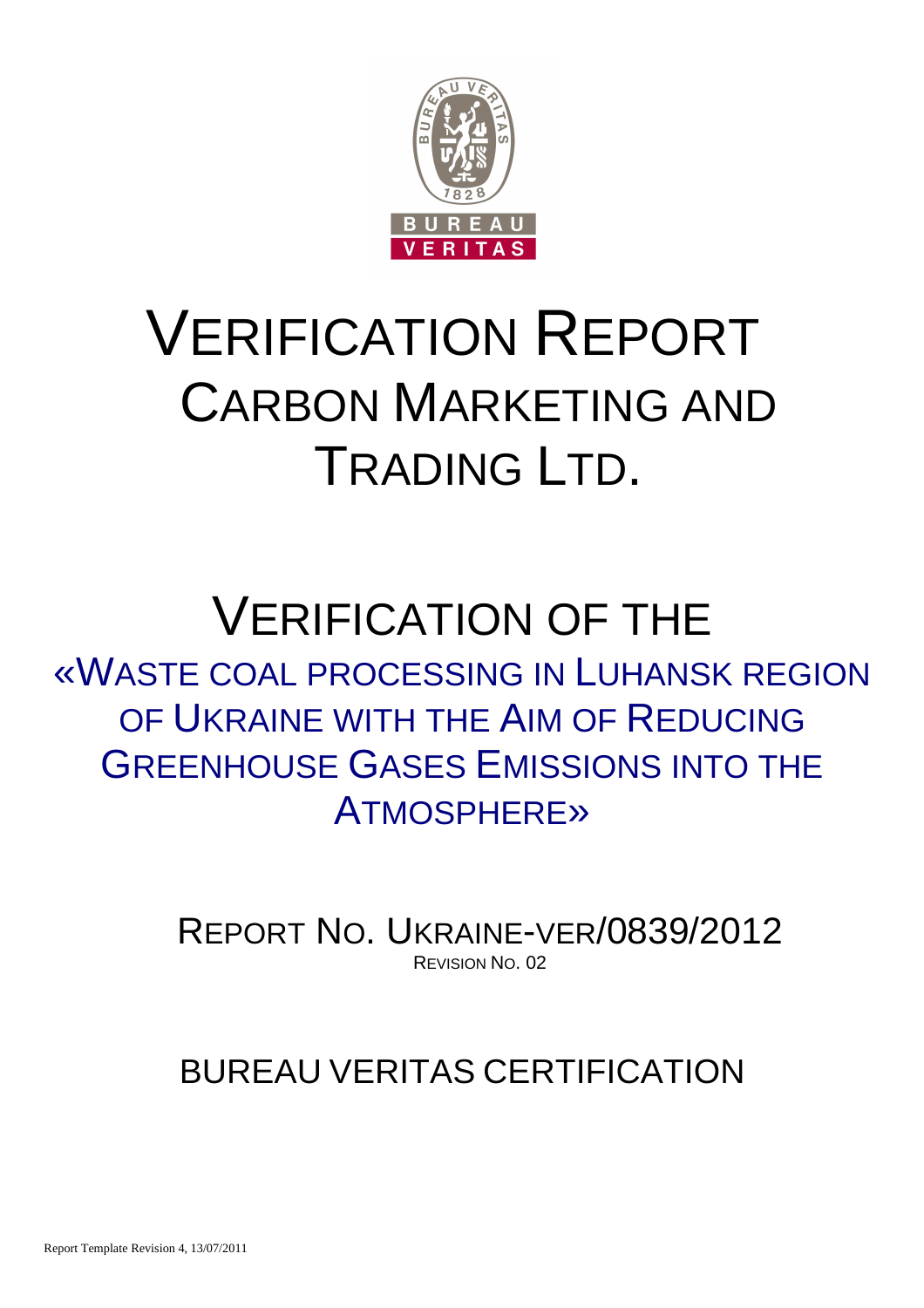

| Date of first issue:<br>19/11/2012                                                                                                                                                                                                                                                                                                                                                                                                                                                                                                                                                                                                                                                                                                                                                                                    | Organizational unit:       | <b>Bureau Veritas Certification Holding</b>                                              |  |
|-----------------------------------------------------------------------------------------------------------------------------------------------------------------------------------------------------------------------------------------------------------------------------------------------------------------------------------------------------------------------------------------------------------------------------------------------------------------------------------------------------------------------------------------------------------------------------------------------------------------------------------------------------------------------------------------------------------------------------------------------------------------------------------------------------------------------|----------------------------|------------------------------------------------------------------------------------------|--|
|                                                                                                                                                                                                                                                                                                                                                                                                                                                                                                                                                                                                                                                                                                                                                                                                                       | <b>SAS</b><br>Client ref.: |                                                                                          |  |
| Client:<br>Carbon Marketing and Trading Ltd.                                                                                                                                                                                                                                                                                                                                                                                                                                                                                                                                                                                                                                                                                                                                                                          | Mr. Tahir Musavev          |                                                                                          |  |
| Summary:<br>Bureau Veritas Certification has made the initial verification of the «Waste coal processing in Luhansk region<br>of Ukraine with the Aim of Reducing Greenhouse Gases Emissions into the Atmosphere», project of Small<br>Private Commercial Production Company "SLAVUTICH" located 5 km east of Molodohvardiysk town<br>Krasnodon district, Luhansk Region, Ukraine, and applying JI specific approach, on the basis of UNFCCC<br>criteria for the JI, as well as criteria given to provide for consistent project operations, monitoring and reporting.<br>UNFCCC criteria refer to Article 6 of the Kyoto Protocol, the JI rules and modalities and the subsequent<br>decisions by the JI Supervisory Committee, as well as the host country criteria.                                                |                            |                                                                                          |  |
| The verification scope is defined as a periodic independent review and ex post determination by the Accredited<br>Entity of the monitored reductions in GHG emissions during defined verification period, and consisted of the<br>following three phases: i) desk review of the monitoring report against project design and the baseline and<br>monitoring plan; ii) follow-up interviews with project stakeholders; iii) resolution of outstanding issues and the<br>issuance of the final verification report and opinion. The overall verification, from Contract Review to<br>Verification Report & Opinion, was conducted using Bureau Veritas Certification internal procedures.                                                                                                                               |                            |                                                                                          |  |
| The first output of the verification process is a list of Clarification, Corrective Actions Requests, Forward<br>Actions Requests (CR, CAR and FAR), presented in Appendix A.                                                                                                                                                                                                                                                                                                                                                                                                                                                                                                                                                                                                                                         |                            |                                                                                          |  |
| In summary, Bureau Veritas Certification confirms that the project is implemented as planned and described in<br>approved project design documents. Installed equipment being essential for generating emission reduction<br>runs reliably and is calibrated appropriately. The monitoring system is in place and the project is generating<br>GHG emission reductions. The GHG emission reduction is calculated accurately and without material errors,<br>omissions, or misstatements, and the ERUs issued totalize 2268183 tonnes of CO2 equivalent for the<br>monitoring period from 14/03/2008 to 30/06/2010. Our opinion relates to the project's GHG emissions and<br>resulting GHG emission reductions reported and related to the approved project baseline and monitoring, and<br>its associated documents. |                            |                                                                                          |  |
|                                                                                                                                                                                                                                                                                                                                                                                                                                                                                                                                                                                                                                                                                                                                                                                                                       |                            |                                                                                          |  |
| Report No.:<br>Subject Group:<br>Ukraine-ver/0839/2012<br>JI                                                                                                                                                                                                                                                                                                                                                                                                                                                                                                                                                                                                                                                                                                                                                          |                            |                                                                                          |  |
| Project title:<br>«Waste coal processing in Luhansk region of<br>Ukraine with the Aim of Reducing Greenhouse<br>Gases Emissions into the Atmosphere»                                                                                                                                                                                                                                                                                                                                                                                                                                                                                                                                                                                                                                                                  |                            |                                                                                          |  |
| Work carried out by: /<br>Svitlana Gariyenchyk - Toam Leader, Lead Verifier<br>Sergii Verteletskyi - Team member, Verifier                                                                                                                                                                                                                                                                                                                                                                                                                                                                                                                                                                                                                                                                                            |                            |                                                                                          |  |
| Dmytro Balyn - Technical Specialist<br>Work reviewed by:<br>Ivan Sokolov - Internal Technical Reviewer<br>Vladimir Lukin - Technical Specialist<br>Work approved by                                                                                                                                                                                                                                                                                                                                                                                                                                                                                                                                                                                                                                                   | $\times$                   | No distribution without permission from the<br>Client or responsible organizational unit |  |
| Ivan Sokolov - Operational Martification                                                                                                                                                                                                                                                                                                                                                                                                                                                                                                                                                                                                                                                                                                                                                                              |                            | Limited distribution                                                                     |  |
| Date of this revision: <b>HOREUTING SAS</b> Number of pages:<br>19/12/2012<br>25<br>02                                                                                                                                                                                                                                                                                                                                                                                                                                                                                                                                                                                                                                                                                                                                |                            | Unrestricted distribution                                                                |  |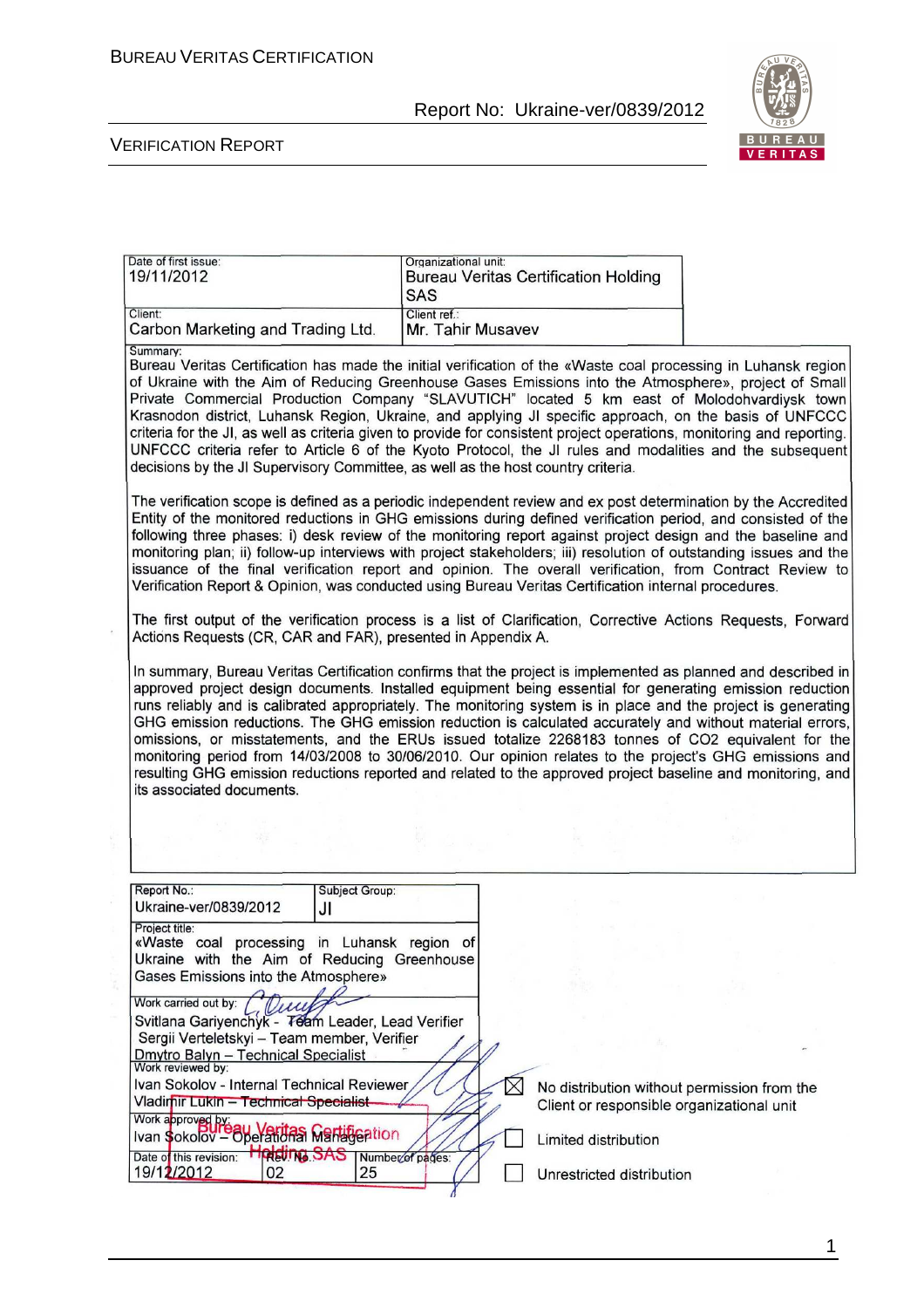

VERIFICATION REPORT

# **Table of Contents Page 2018**

| 1              |                                                                     |                |
|----------------|---------------------------------------------------------------------|----------------|
| 1.1            | Objective                                                           | 3              |
| 1.2            | Scope                                                               | 3              |
| 1.3            | <b>Verification Team</b>                                            | 3              |
| $\overline{2}$ |                                                                     |                |
| 2.1            | <b>Review of Documents</b>                                          | $\overline{4}$ |
| 2.2            | Follow-up Interviews                                                | $\overline{4}$ |
| 2.3            | Resolution of Clarification, Corrective and Forward Action Requests | 5              |
| 3              |                                                                     |                |
| 3.1            | Remaining issues and FARs from previous verifications               | 6              |
| 3.2            | Project approval by Parties involved (90-91)                        | 6              |
| 3.3            | Project implementation (92-93)                                      | 6              |
| 3.4            | Compliance of the monitoring plan with the monitoring methodology   | $\overline{7}$ |
|                | $(94-98)$                                                           | 7              |
| 3.5            | Revision of monitoring plan (99-100)                                |                |
| 3.6            | Data management (101)                                               | 8              |
| 3.7            | Verification regarding programmes of activities (102-110)           | 9              |
| 4              |                                                                     |                |
| 5              |                                                                     |                |
|                |                                                                     |                |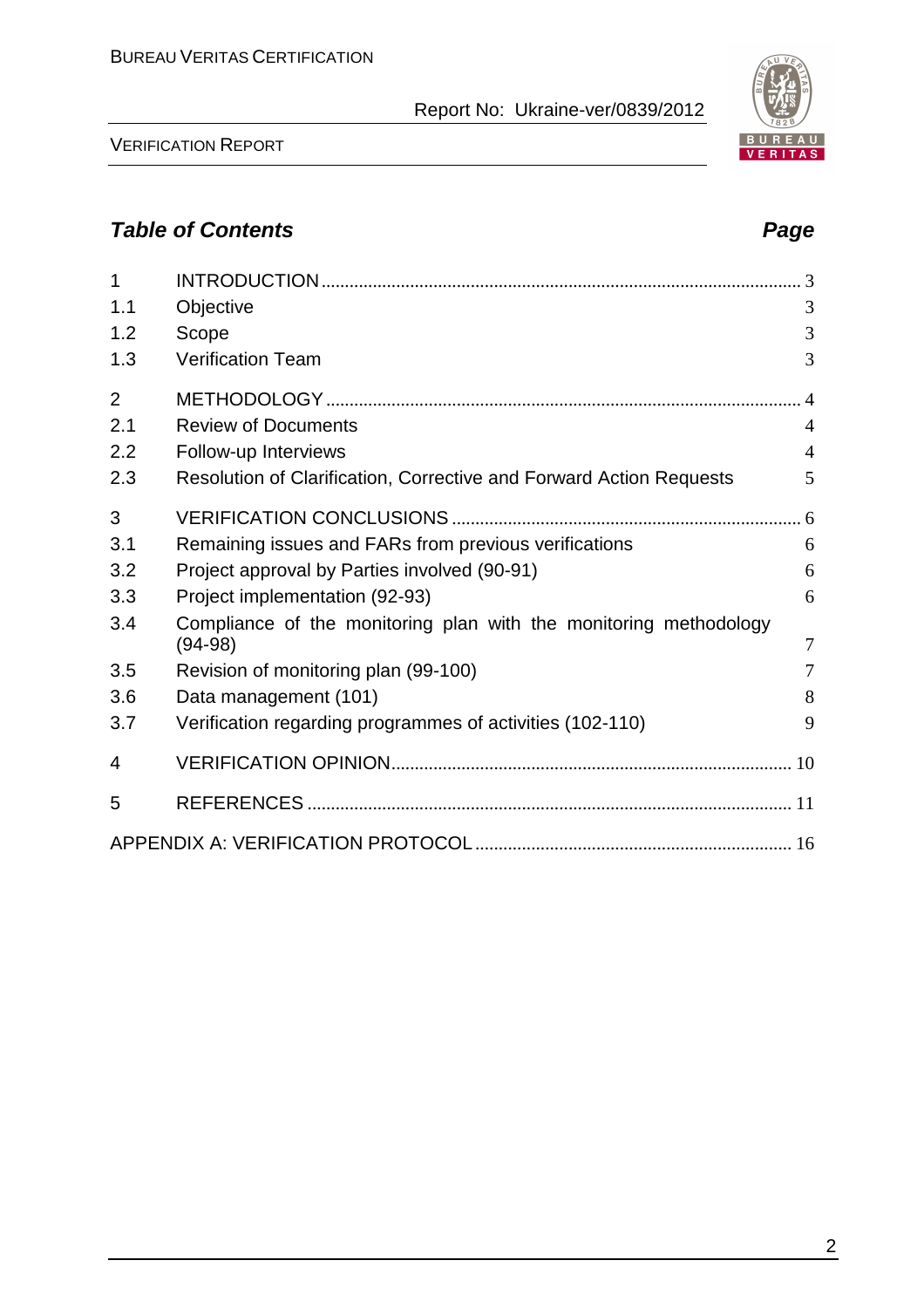

VERIFICATION REPORT

### **1 INTRODUCTION**

Carbon Marketing and Trading Ltd. has commissioned Bureau Veritas Certification to verify the emissions reductions of its JI project «Waste coal processing in Luhansk region of Ukraine with the Aim of Reducing Greenhouse Gases Emissions into the Atmosphere » (hereafter called "the project") located 5 km east of Molodohvardіysk town Krasnodon district, Luhansk Region, Ukraine.

This report summarizes the findings of the verification of the project, performed on the basis of UNFCCC criteria, as well as criteria given to provide for consistent project operations, monitoring and reporting.

#### **1.1 Objective**

Verification is the periodic independent review and ex post determination by the Accredited Independent Entity of the monitored reductions in GHG emissions during defined verification period.

The objective of verification can be divided in Initial Verification and Periodic Verification.

UNFCCC criteria refer to Article 6 of the Kyoto Protocol, the JI rules and modalities and the subsequent decisions by the JI Supervisory Committee, as well as the host country criteria.

#### **1.2 Scope**

The verification scope is defined as an independent and objective review of the project design document, the project's baseline study, monitoring plan and monitoring report, and other relevant documents. The information in these documents is reviewed against Kyoto Protocol requirements, UNFCCC rules and associated interpretations.

The verification is not meant to provide any consulting towards the Client. However, stated requests for clarifications, corrective and/or forward actions may provide input for improvement of the project monitoring towards reductions in the GHG emissions.

#### **1.3 Verification Team**

The verification team consists of the following personnel:

Svitlana Gariyenchyk Bureau Veritas Certification Team Leader, Climate Change Verifier

Sergii Verteletskyi Bureau Veritas Certification Climate Change Verifier

Dmytro Balyn Bureau Veritas Certification Climate Change Verifier, Technical Specialist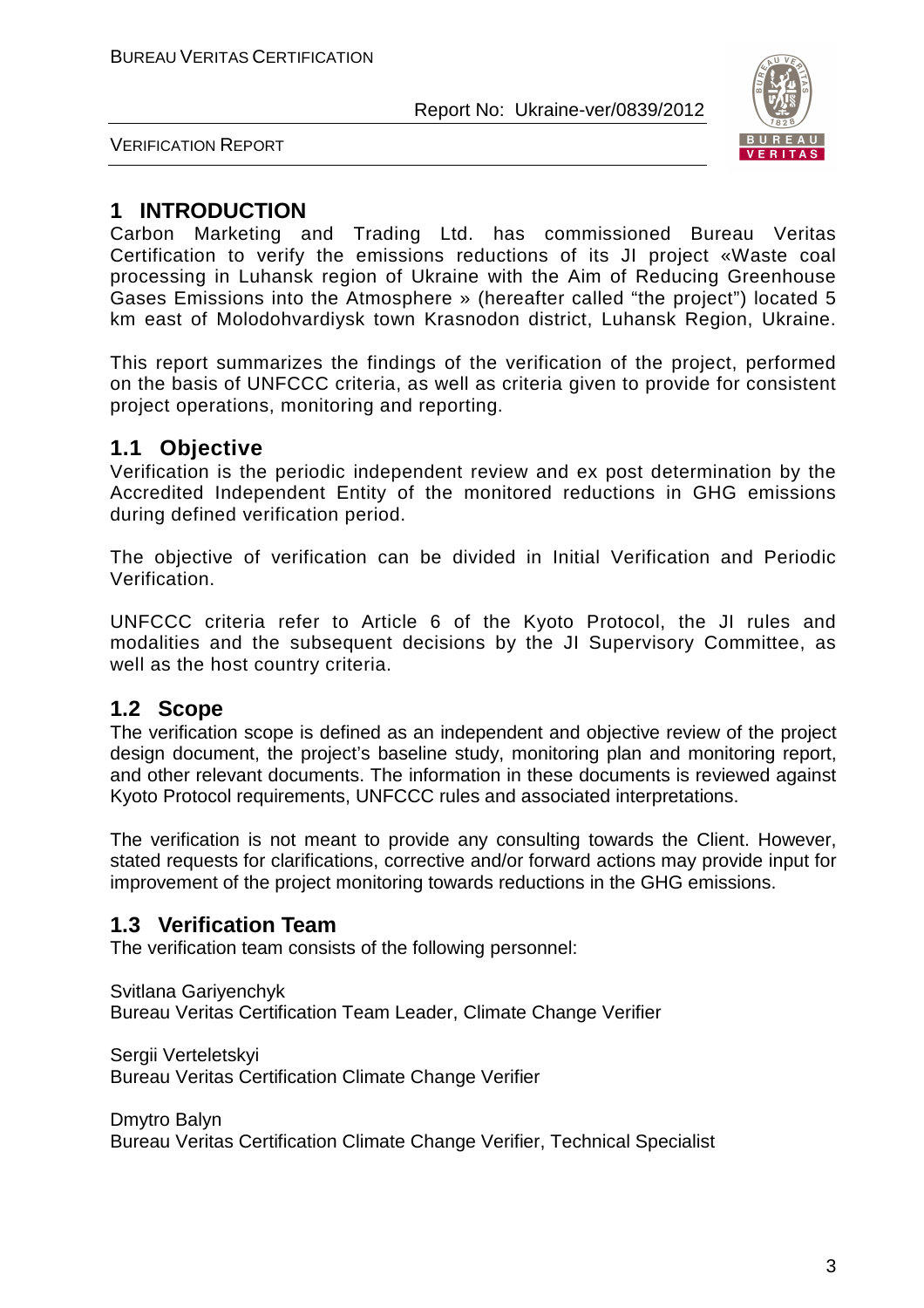

VERIFICATION REPORT

This verification report was reviewed by:

Ivan Sokolv Bureau Veritas Certification, Internal Technical Reviewer

Vladimir Lukin Technical Specialist

#### **2 METHODOLOGY**

The overall verification, from Contract Review to Verification Report & Opinion, was conducted using Bureau Veritas Certification internal procedures.

In order to ensure transparency, a verification protocol was customized for the project, according to the version 01 of the Joint Implementation Determination and Verification Manual, issued by the Joint Implementation Supervisory Committee at its 19 meeting on 04/12/2009. The protocol shows, in a transparent manner, criteria (requirements), means of verification and the results from verifying the identified criteria. The verification protocol serves the following purposes:

- It organizes, details and clarifies the requirements a JI project is expected to meet;
- It ensures a transparent verification process where the verifier will document how a particular requirement has been verified and the result of the verification.

The completed verification protocol is enclosed in Appendix A to this report.

#### **2.1 Review of Documents**

The Monitoring Report (MR) submitted by Carbon Marketing and Trading Ltd. and additional background documents related to the project design and baseline, i.e. country Law, Project Design Document (PDD), and/or Guidance on criteria for baseline setting and monitoring, Host party criteria, Kyoto Protocol, Clarifications on Verification Requirements to be Checked by an Accredited Independent Entity were reviewed.

The verification findings presented in this report relate to the Monitoring Report version 01 dated 05/11/2012, version 02 dated 19/12/2012 and project as described in the determined PDD.

#### **2.2 Follow-up Interviews**

On 16/11/2012 Bureau Veritas Certification performed on-site interviews with project stakeholders to confirm selected information and to resolve issues identified in the document review. Representatives of Carbon Marketing and Trading Ltd. and Small Private Commercial Production Company "SLAVUTICH" were interviewed (see References). The main topics of the interviews are summarized in Table 1.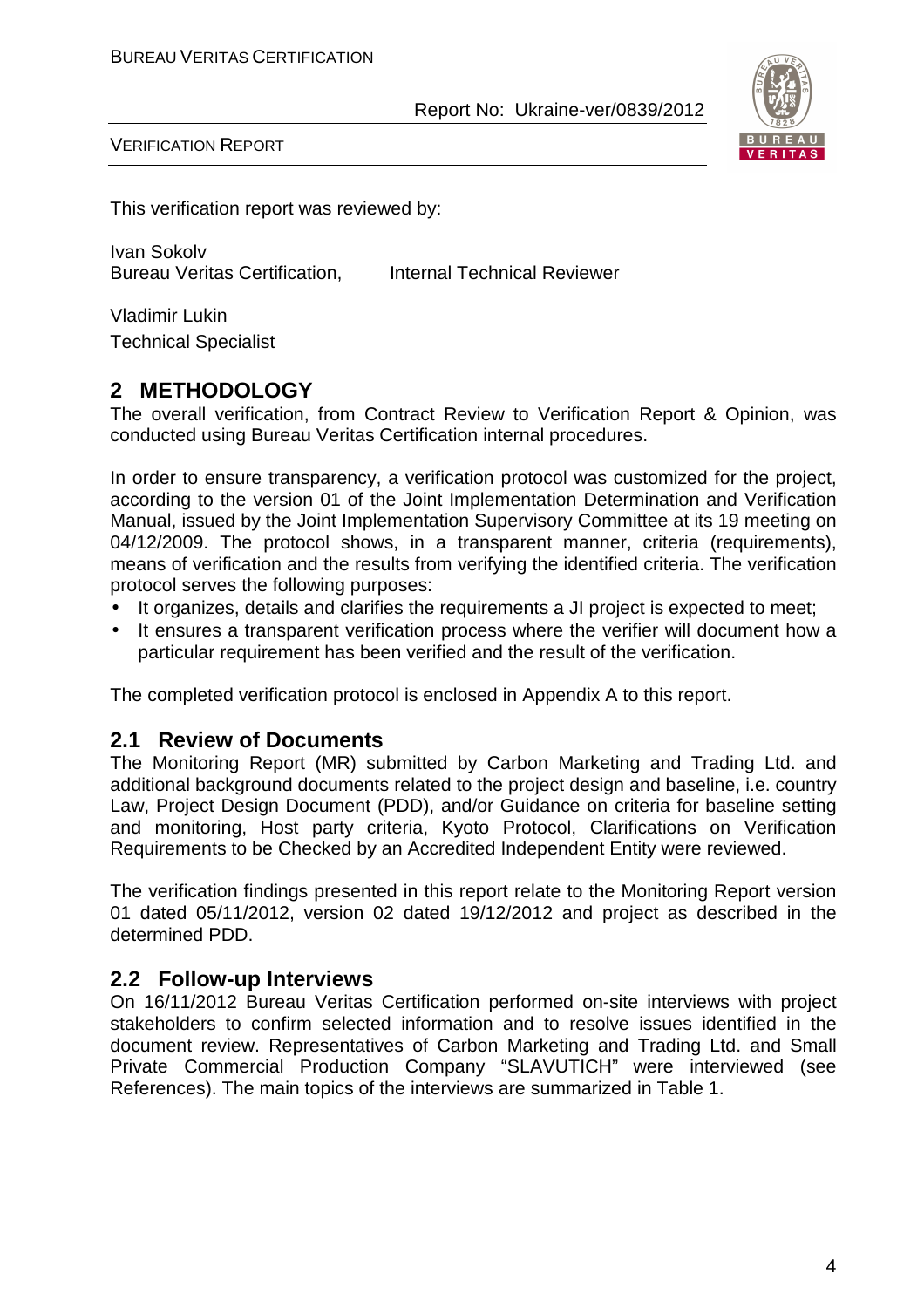

VERIFICATION REPORT

#### **Table 1 Interview topics**

| <b>Interviewed</b><br>organization                                         | <b>Interview topics</b>                                                                                                                                                                                                                                                                                                                                          |
|----------------------------------------------------------------------------|------------------------------------------------------------------------------------------------------------------------------------------------------------------------------------------------------------------------------------------------------------------------------------------------------------------------------------------------------------------|
| <b>Small Private</b><br>Commercial<br>Production<br>Company<br>"SLAVUTICH" | Project implementation status<br>Organizational structure<br>Responsibilities and authorities<br>Personnel training<br>Quality management procedures and technology<br>Records of equipment installation<br>Control of metering equipment<br>Metering record keeping system, database<br>Cross-check of the information provided in the MR<br>with other sources |
| <b>Carbon Marketing</b><br>and Trading Ltd.                                | Baseline methodology<br>Monitoring plan<br>Monitoring report<br><b>Deviations from PDD</b>                                                                                                                                                                                                                                                                       |

#### **2.3 Resolution of Clarification, Corrective and Forward Action Requests**

The objective of this phase of the verification is to raise the requests for corrective actions and clarification and any other outstanding issues that needed to be clarified for Bureau Veritas Certification positive conclusion on the GHG emission reduction calculation.

If the Verification Team, in assessing the monitoring report and supporting documents, identifies issues that need to be corrected, clarified or improved with regard to the monitoring requirements, it should raise these issues and inform the project participants of these issues in the form of:

(a) Corrective action request (CAR), requesting the project participants to correct a mistake that is not in accordance with the monitoring plan;

(b) Clarification request (CL), requesting the project participants to provide additional information for the Verification Team to assess compliance with the monitoring plan;

(c) Forward action request (FAR), informing the project participants of an issue, relating to the monitoring that needs to be reviewed during the next verification period.

The Verification Team will make an objective assessment as to whether the actions taken by the project participants, if any, satisfactorily resolve the issues raised, if any, and should conclude its findings of the verification.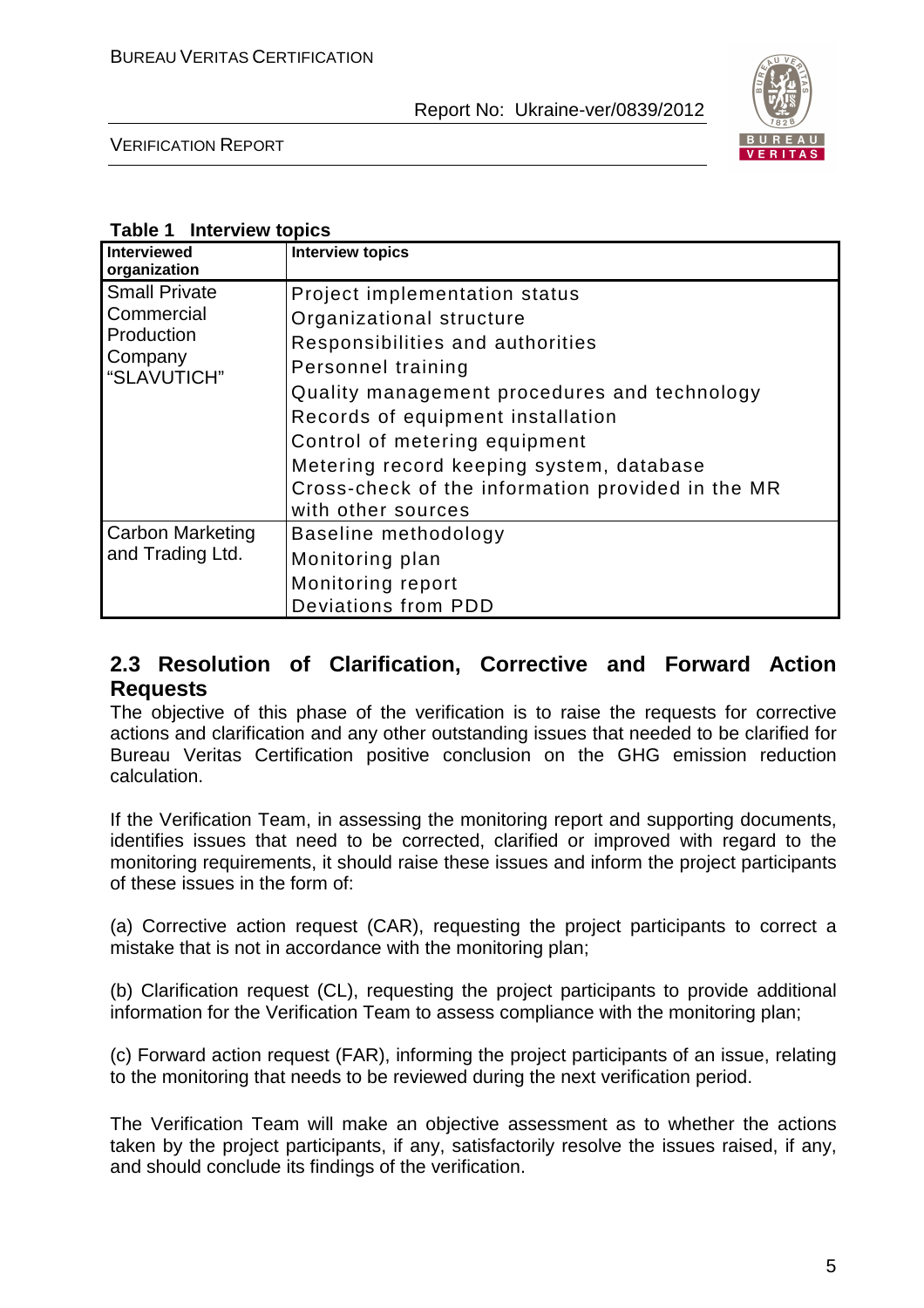

VERIFICATION REPORT

To guarantee the transparency of the verification process, the concerns raised are documented in more detail in the verification protocol in Appendix A.

#### **3 VERIFICATION CONCLUSIONS**

In the following sections, the conclusions of the verification are stated.

The findings from the desk review of the original monitoring documents and the findings from interviews during the follow up visit are described in the Verification Protocol in Appendix A.

The Clarification, Corrective and Forward Action Requests are stated, where applicable, in the following sections and are further documented in the Verification Protocol in Appendix A. The verification of the Project resulted in 06 Corrective Action Requests, 0 Clarification Requests, and 0 Forward Action Requests.

The number between brackets at the end of each section corresponds to the DVM paragraph.

#### **3.1 Remaining issues and FARs from previous verifications**

Not applicable. This verification is initial

#### **3.2 Project approval by Parties involved (90-91)**

Written project approvals by Ukraine and The Netherlands involved in the JI project have been issued by the DFP of that Party when submitting the first verification report to the secretariat for publication in accordance with paragraph 38 of the JI guidelines, at the latest.

A letter of approval from the Ukrainian Designated Focal Point was received for the proposed project, reference No. 3484/23/7, dated 15/11/2012.

A letter of approval from the Netherlands Designated Focal Point was received for the proposed project, reference 2012JI54, dated 19/12/2012.

The abovementioned written approval is unconditional.

#### **3.3 Project implementation (92-93)**

The proposed project is an innovative project that envisages works on the installation of a technological complex for the extraction and processing of waste coal at the plant.

This Project is aimed at coal extraction from the waste heaps of the Krasnodon Districts of Luhansk Region of Ukraine. These waste heaps have been accumulated some time before the start of the project activity from the mining waste of underground mines. Project activity will prevent greenhouse gas emissions into the atmosphere during combustion of the heaps and will contribute an additional amount of coal, without the need for mining. The Project activities include installation of the equipment for coal extraction and beneficiation near the processing waste heaps and applying special machinery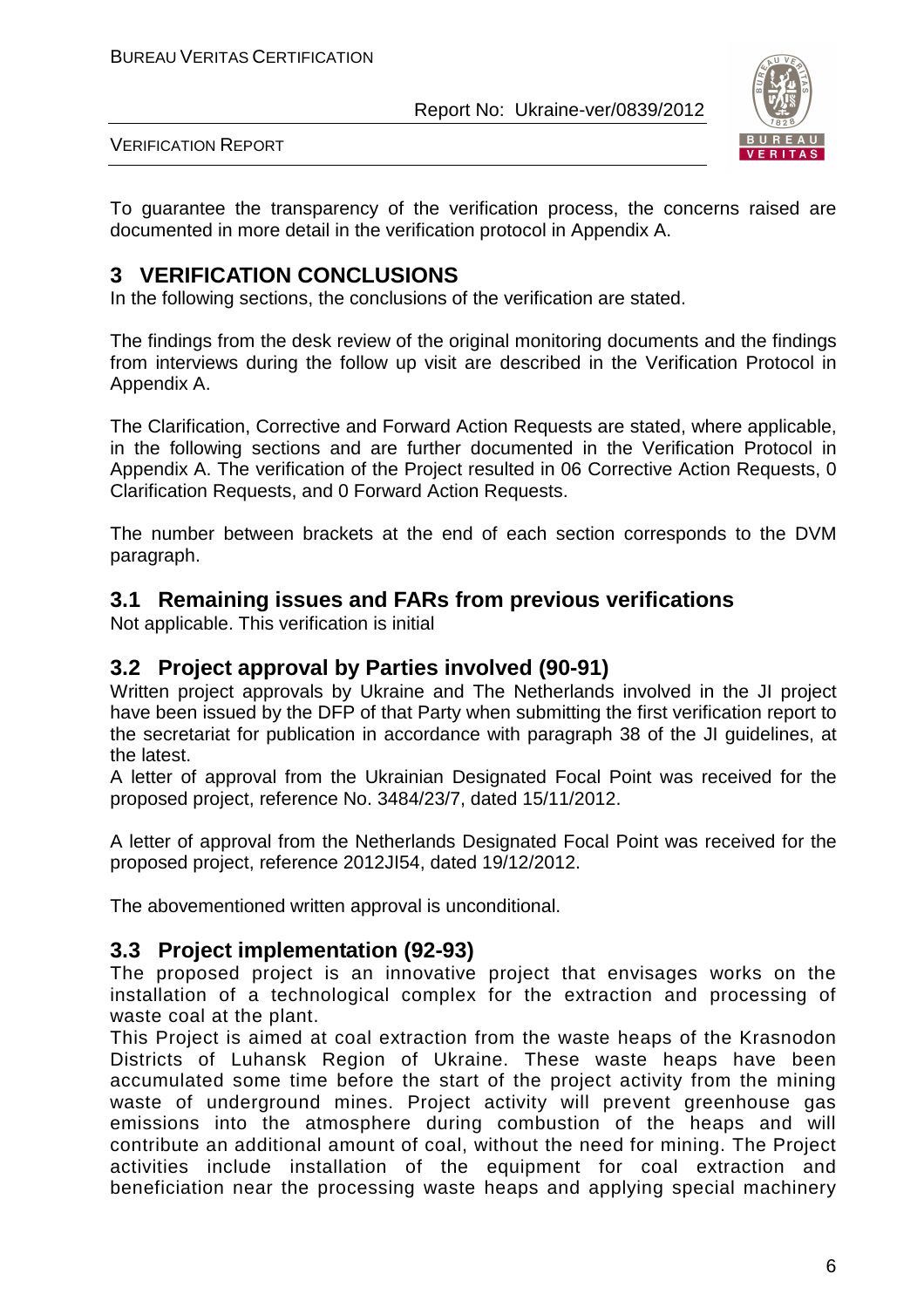

VERIFICATION REPORT

that will perform preparation, loading and transportation of the rock from the waste heaps to the beneficiation factory. After purifying of the matter, the extracted coal will be sold for heat and power generation and the remaining bare rock will be utilized for land engineering and road building.

#### **3.4 Compliance of the monitoring plan with the monitoring methodology (94-98)**

The monitoring occurred in accordance with the monitoring plan included in the PDD regarding which the determination has been deemed final and is so listed on the UNFCCC JI website.

For calculating the emission reductions, key factors, such as additional electricity consumption, amount of used diesel fuel, amount of coal extracted from waste heaps, ash content and moisture of fractions, influencing the baseline emissions and the activity level of the project and the emissions as well as risks associated with the project were taken into account, as appropriate.

Data sources used for calculating emission reductions, such as invoices of diesel fuel and coal, measuring equipment (electric meter, automobile scale) are clearly identified, reliable and transparent.

| Data unit                    | kWh                         |
|------------------------------|-----------------------------|
| Producer                     | Actaris                     |
| Type                         | SL761B071                   |
| Serial number                | 35011678                    |
| Accuracy class               | 1.0                         |
| Calibration                  | 13/11/2007                  |
| <b>Calibration frequency</b> | 6 yr                        |
| Validity                     | "Lugansk Energy Union" Ltd. |

Emission factors, including default emission factors, are selected by carefully balancing accuracy and reasonableness, and appropriately justified of the choice. The calculation of emission reductions is based on conservative assumptions and the most plausible scenarios in a transparent manner.

## **3.5 Revision of monitoring plan (99-100)**

Not applicable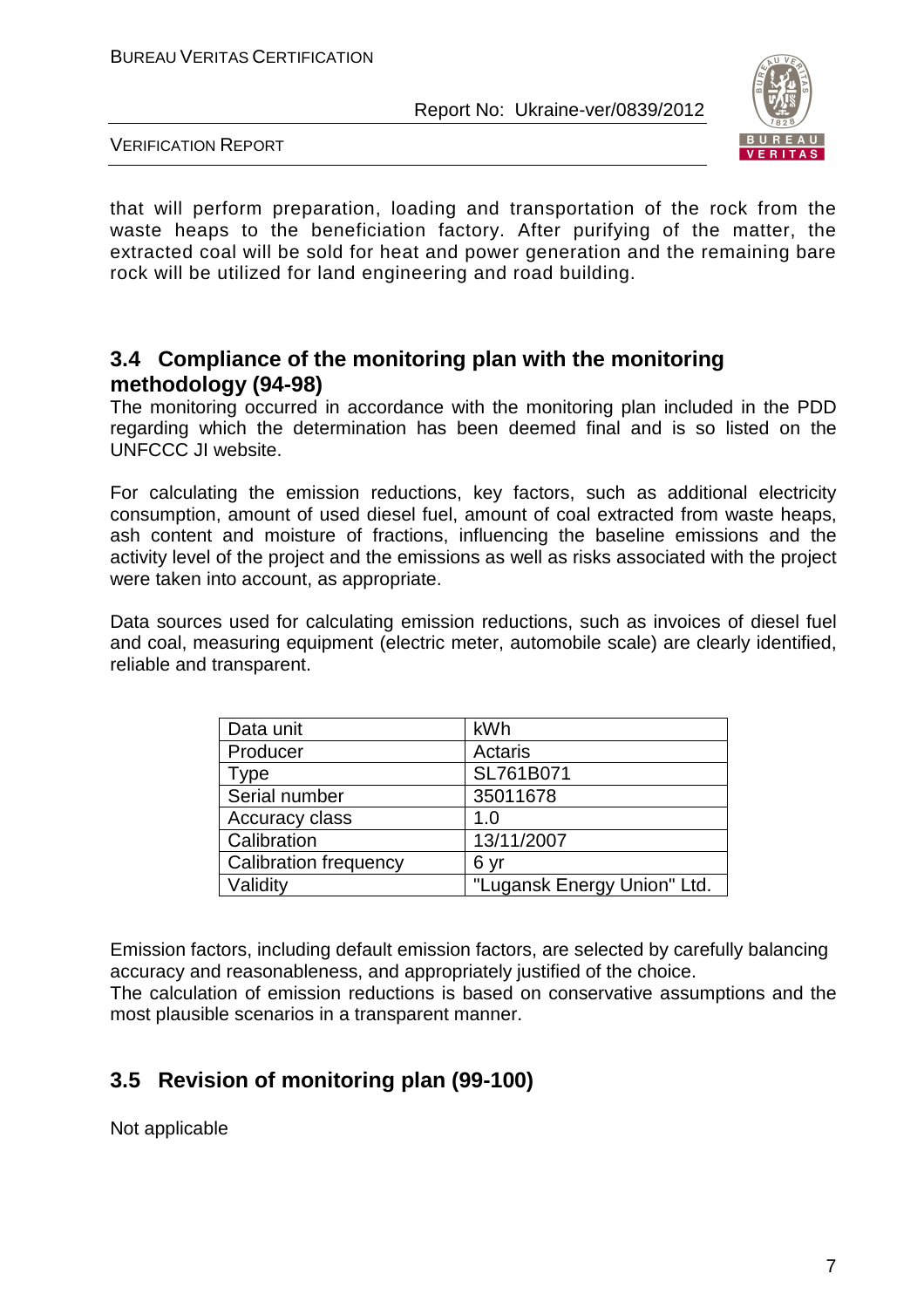

VERIFICATION REPORT

### **3.6 Data management (101)**

The data and their sources, provided in monitoring report, are clearly identified, reliable and transparent.

The implementation of data collection procedures is in accordance with the monitoring plan, including the quality control and quality assurance procedures. These procedures are mentioned in the section "References" of this report.

The function of the monitoring equipment, including its calibration status, is in order.

The evidence and records used for the monitoring are maintained in a traceable manner.

The data collection and management system for the project is in accordance with the monitoring plan:

The operational and management structure (as shown in below the figure) and the responsibilities of the principals are as follows. Ultimate responsibility for the project rests with the JI Project Manager.



The JI Project Manager is responsible for:

- Checking and signing off all project operational-related activities
- Appointing and liaising with the accredited independent entity (AIE)
- Identifying an audit team leader to be appointed by the Chief Engineer or a delegated authority
- Appointing a JI technical team to undertake the operational activities
- Organizing training and refresher courses
- Preparing and supervising a Health and Safety Plan for the JI technical team
- Supervising the work of the JI technical team
- Cross checking reported volumes and sales receipts

Internal Audit Department (Director)

The project owner - Small Private Commercial Production Company "SLAVUTICH" implement provisions of this monitoring plan into its organizational and quality management structure. For monitoring, collection, registration, visualization, archiving, reporting of the monitored data and periodical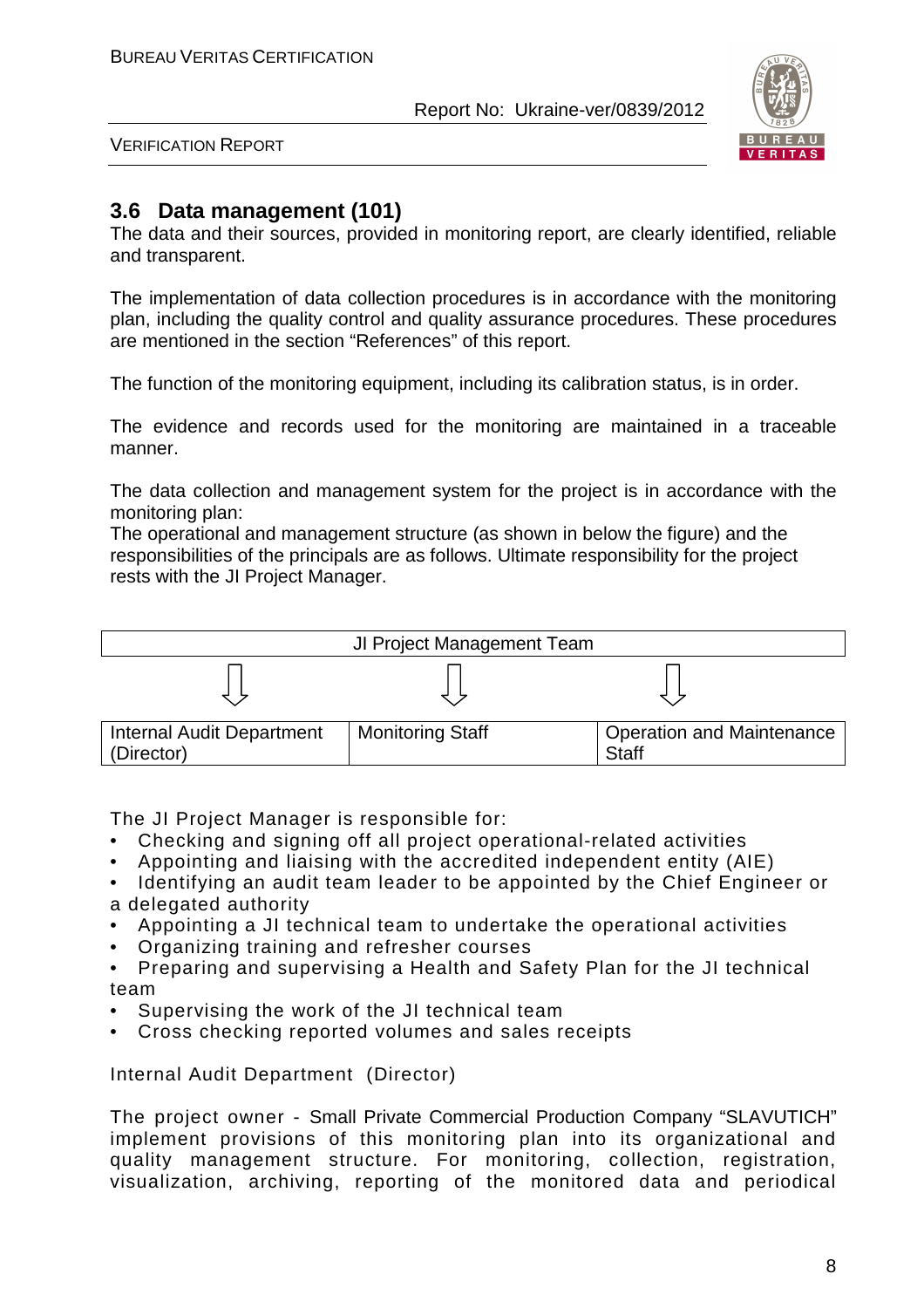

VERIFICATION REPORT

checking of the measurement devices the management team headed by the Director of the company is responsible.

The monitoring staff is responsible for:

• Monitoring and recording of the relevant parameters

The operation and maintenance staff are responsible for:

• Operation and maintenance of the project infrastructure

• Service and maintenance equipment is performed by technical personnel beneficiation plant.

## **3.7 Verification regarding programmes of activities (102-110)**

Not applicable

#### **4 VERIFICATION OPINION**

Bureau Veritas Certification has performed the initial, 1<sup>st</sup> initial verification of the «Waste coal processing in Luhansk region of Ukraine with the Aim of Reducing Greenhouse Gases Emissions into the Atmosphere» Project in Ukraine, which applies JI specific approach. The verification was performed on the basis of UNFCCC criteria and host country criteria and also on the criteria given to provide for consistent project operations, monitoring and reporting.

The verification consisted of the following three phases: i) desk review of the monitoring report against the project design and the baseline and monitoring plan; ii) follow-up interviews with project stakeholders; iii) resolution of outstanding issues and the issuance of the final verification report and opinion.

The management of Private Commercial Production Company "SLAVUTICH" is responsible for the preparation of the GHG emissions data and the reported GHG emissions reductions of the project on the basis set out within the project Monitoring Plan indicated in the final PDD version. The development and maintenance of records and reporting procedures in accordance with that plan, including the calculation and determination of GHG emission reductions from the project, is the responsibility of the management of the project.

Bureau Veritas Certification verified the Project Monitoring Report version 02 for the reporting period as indicated below. Bureau Veritas Certification confirms that the project is implemented as planned and described in approved project design document. Installed equipment being essential for generating emission reduction runs reliably and is calibrated appropriately. The monitoring system is in place and the project is generating GHG emission reductions.

Bureau Veritas Certification can confirm that the GHG emission reduction is accurately calculated and is free of material errors, omissions, or misstatements. Our opinion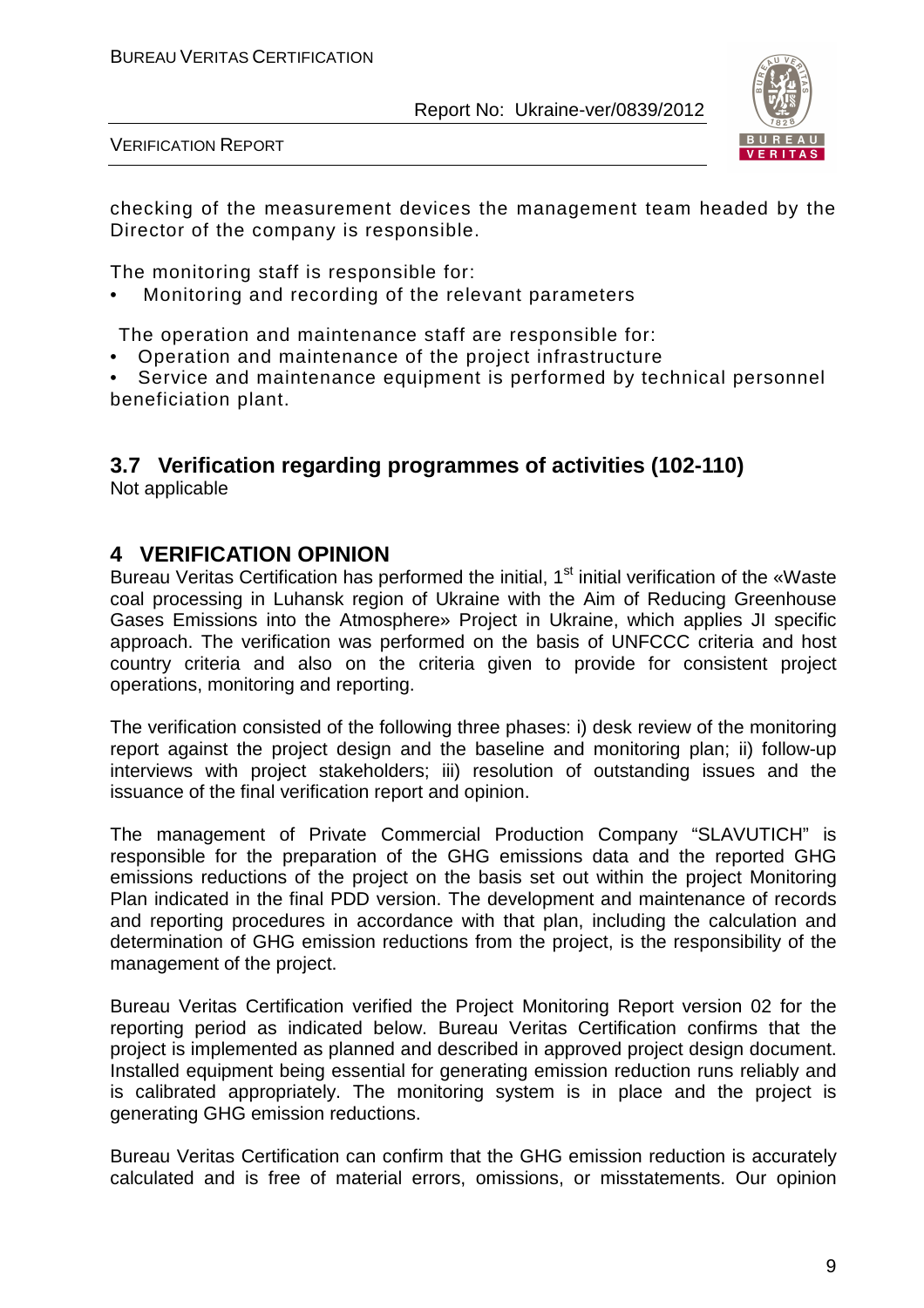

VERIFICATION REPORT

relates to the project's GHG emissions and resulting GHG emissions reductions reported and related to the approved project baseline and monitoring, and its associated documents. Based on the information we have seen and evaluated, we confirm, with a reasonable level of assurance, the following statement:

| Reporting period: From 14/03/2008 to 31/12/2008 |             |                           |
|-------------------------------------------------|-------------|---------------------------|
| <b>Baseline emissions</b>                       | : 734463    | tonnes of CO2 equivalent. |
| <b>Project emissions</b>                        | : 2746      | tonnes of CO2 equivalent. |
| Leakage                                         | $: -223788$ | tonnes of CO2 equivalent. |
| <b>Emission Reductions</b>                      | : 955505    | tonnes of CO2 equivalent. |
| Reporting period: From 01/01/2009 to 31/12/2009 |             |                           |
| <b>Baseline emissions</b>                       | :765748     | tonnes of CO2 equivalent. |
| <b>Project emissions</b>                        | : 2766      | tonnes of CO2 equivalent. |
| Leakage                                         | $: -232349$ | tonnes of CO2 equivalent. |
| <b>Emission Reductions</b>                      | : 955331    | tonnes of CO2 equivalent. |
| Reporting period: From 01/01/2010 to 30/06/2010 |             |                           |
| <b>Baseline emissions</b>                       | : 243518    | tonnes of CO2 equivalent. |
| Project emissions                               | : 1000      | tonnes of CO2 equivalent. |
| Leakage                                         | : -74829    | tonnes of CO2 equivalent. |
| <b>Emission Reductions</b>                      | : 317347    | tonnes of CO2 equivalent. |

Total emission reduction: From 14/03/2008 to 30/06/2010

Emission Reductions : 2268183 tonnes of CO2 equivalent.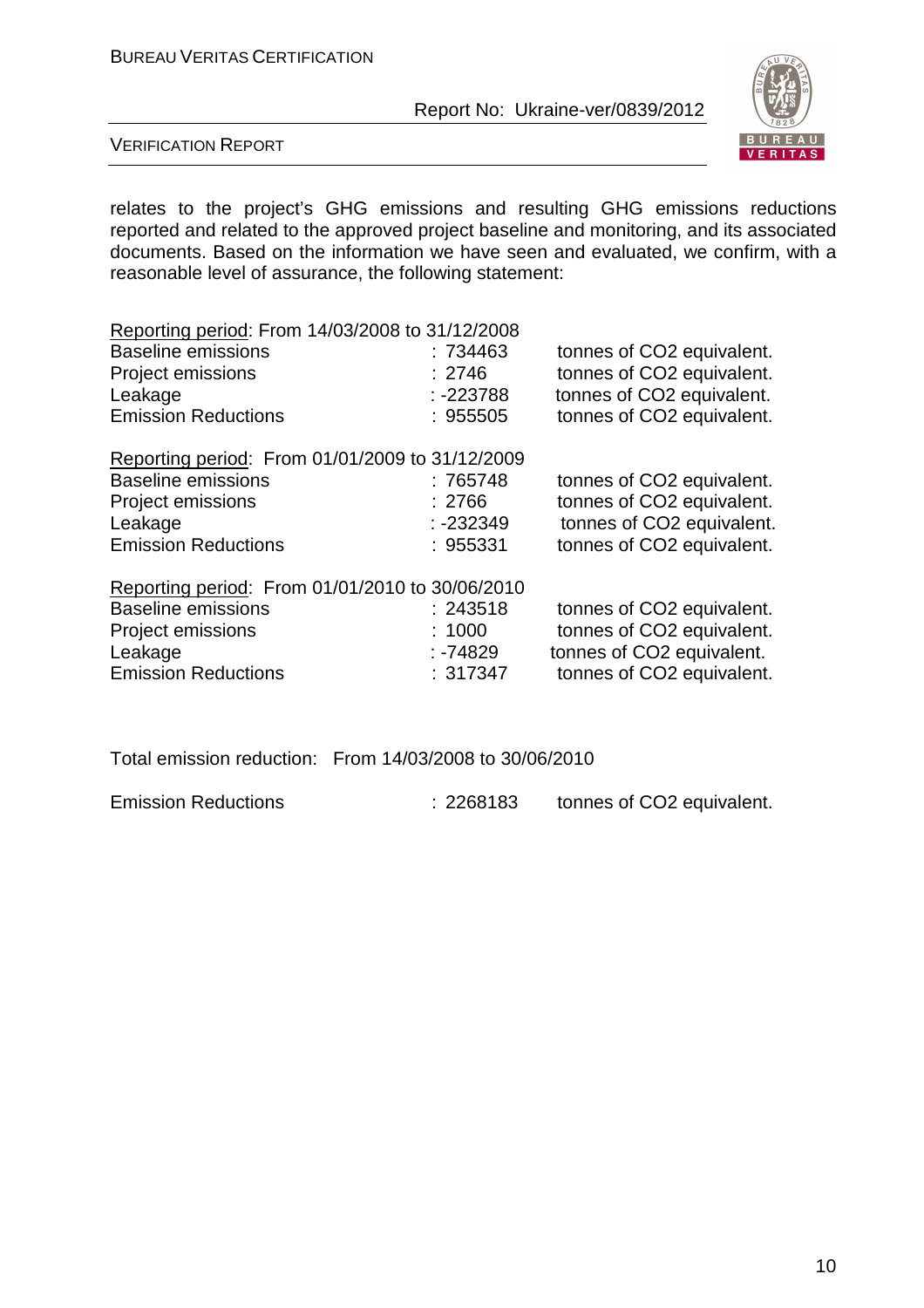

VERIFICATION REPORT

#### **5 REFERENCES**

#### **Category 1 Documents:**

Documents provided by Carbon Marketing and Trading Ltd. and Small Private Commercial Production Company "SLAVUTICH" that relate directly to the GHG components of the project.

- /1/ Project Design Document «Waste coal processing in Luhansk region of Ukraine with the Aim of Reducing Greenhouse Gases Emissions into the Atmosphere»version 2.0 dated 23/10/2012
- /2/ Monitoring Report «Waste coal processing in Luhansk region of Ukraine with the Aim of Reducing Greenhouse Gases Emissions into the Atmosphere» version 01 dated 05/11/2012
- /3/ Monitoring Report «Waste coal processing in Luhansk region of Ukraine with the Aim of Reducing Greenhouse Gases Emissions into the Atmosphere» version 02 dated 19/12/2012
- /4/ Excel file "Calculation\_Slavutich\_2\_v1\_mr140308-300610" version 01 dated 05/11/2012
- /5/ Excel file "Calculation\_Slavutich\_2\_v2\_mr140308-300610" version 02 dated 19/12/2012
- /6/ Letter of Approval # 2012JI54 issued by the NL Agency Ministry of Economic Affairs, Agriculture and Innovation dated 19/12/2012
- /7/ Letter of Approval # 3484/23/7 dated 15/11/2012, issued by State Environmental Investment Agency of Ukraine
- /8/ Determination and Verification Manual, version 01

#### **Category 2 Documents:**

Background documents related to the design and/or methodologies employed in the design or other reference documents.

- /1/ Document for consumed electricity for period of obligations (2008-2012)
- /2/ Detailed project design of the equipment
- /3/ The contract of sale and purchase № 157 dated 15.05.2006
- /4/ Consignation agreement dated 14.03.2008
- /5/ Acts of acceptance and transfer of coal, for May 2008
- /6/ Acts of acceptance and transfer of coal, for July 2009
- /7/ Acts of acceptance and transfer of coal, for September 2010
- /8/ Acts of acceptance and transfer of coal, for October 2011
- /9/ Acts of acceptance and transfer of coal, for June 2012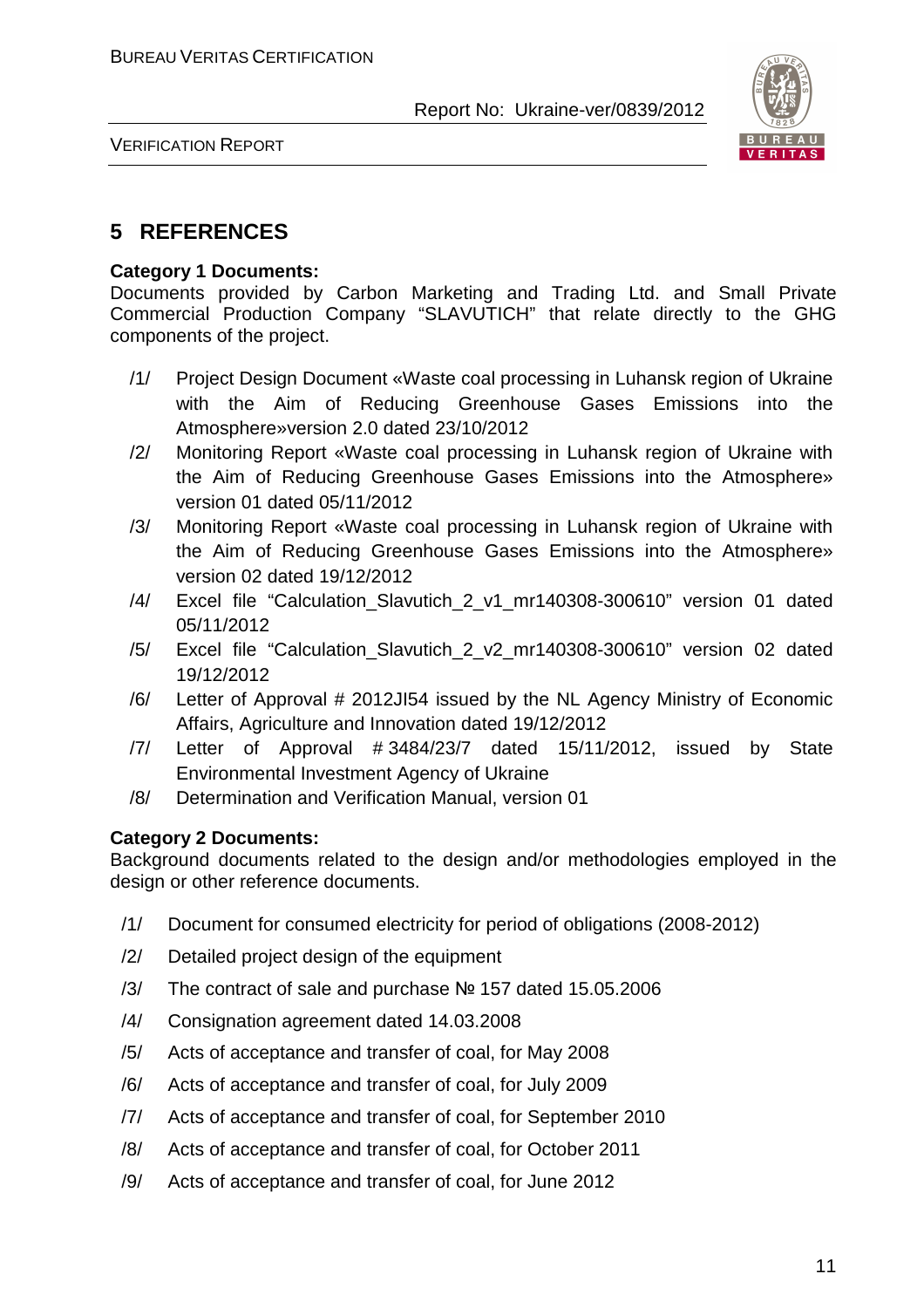

- /10/ Loading sheets, for April 2008
- /11/ Loading sheets, for April 2009
- /12/ Loading sheets, for April 2010
- /13/ Loading sheets, for April 2011
- /14/ Loading sheets, for April 2012
- /15/ Order № 14P to establish a working group for the implementation of the joint implementation project from 03.07.2012
- /16/ Contract delivery and installation of equipment number 19/06 of 19.06.2006
- /17/ Act number 22/11 commissioning of equipment for extraction and processing of coal slurry dated 22.11.2007
- /18/ Quality certificate on coal # 602
- /19/ Quality certificate on coal # 360
- /20/ Quality certificate on coal # 970
- /21/ Quality certificate on coal # 543
- /22/ Quality certificate on coal # 472
- /23/ Quality certificate on coal # 400
- /24/ Quality certificate on coal # 293
- /25/ Quality certificate on coal # 850
- /26/ Quality certificate on coal # 803
- /27/ Quality certificate on coal # 701
- /28/ Quality certificate on coal # 205
- /29/ Quality certificate on coal # 154
- /30/ Quality certificate on coal # 580
- /31/ Quality certificate on coal # 391
- /32/ Quality certificate on coal # 790
- /33/ Quality certificate on coal # 552
- /34/ Quality certificate on coal # 470
- /35/ Quality certificate on coal # 420
- /36/ Quality certificate on coal # 304
- /37/ Quality certificate on coal # 700
- /38/ Quality certificate on coal # 660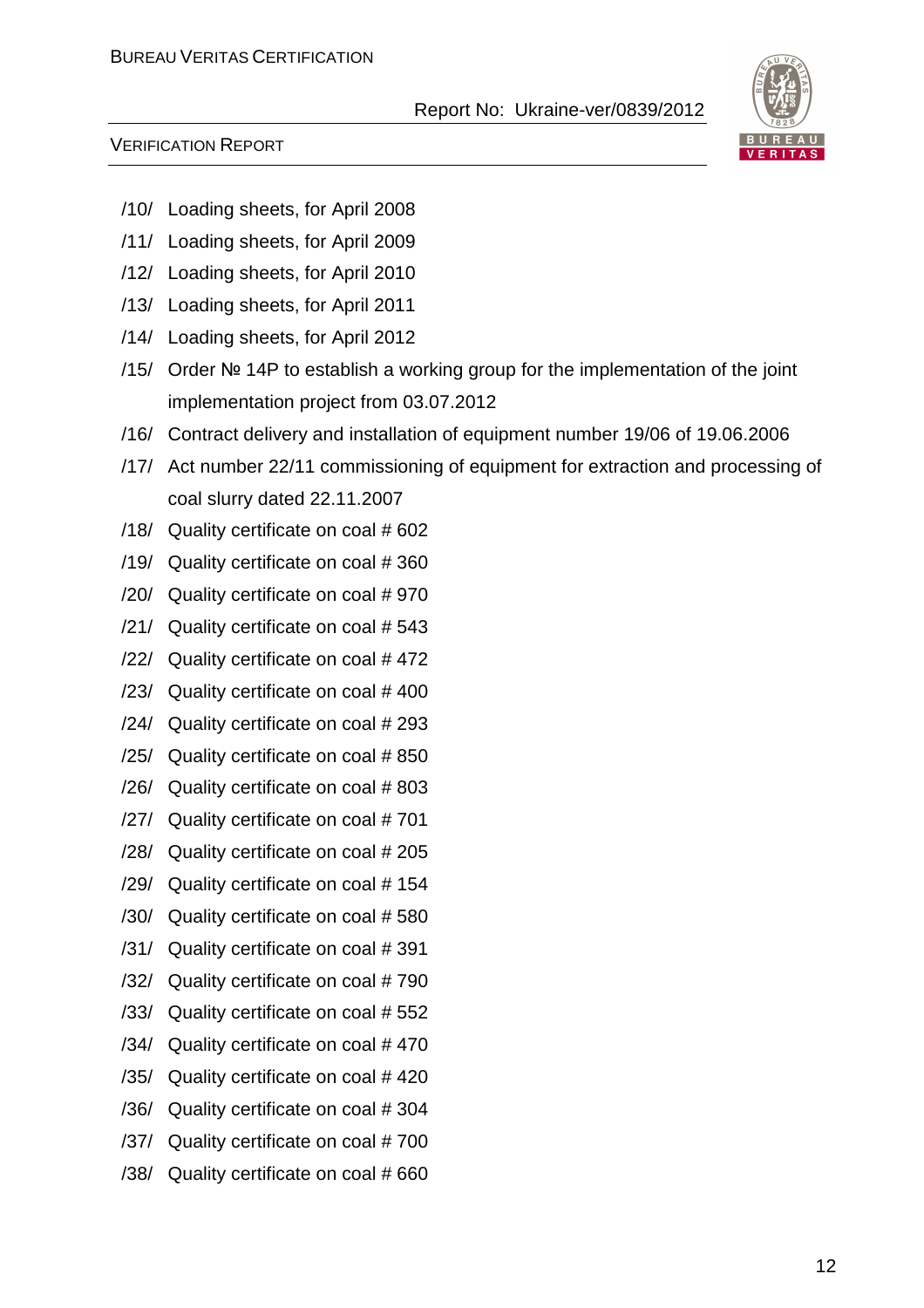# BURE AU. VERITAS

| /39/ | Quality certificate on coal # 615    |
|------|--------------------------------------|
| /40/ | Quality certificate on coal # 235    |
| /41/ | Quality certificate on coal #180     |
| /42/ | Quality certificate on coal # 690    |
| /43/ | Quality certificate on coal #450     |
| /44/ | Quality certificate on coal #925     |
| /45/ | Quality certificate on coal #604     |
| /46/ | Quality certificate on coal # 573    |
| /47/ | Quality certificate on coal # 500    |
| /48/ | Quality certificate on coal #395     |
| /49/ | Quality certificate on coal #903     |
| /50/ | Quality certificate on coal #812     |
| /51/ | Quality certificate on coal #705     |
| /52/ | Quality certificate on coal #310     |
| /53/ | Quality certificate on coal # 205    |
| /54/ | Quality certificate on coal #95      |
| /55/ | Quality certificate on coal #87      |
| /56/ | Quality certificate on coal #83      |
| /57/ | Quality certificate on coal # 812    |
| /58/ | Quality certificate on coal #404     |
| /59/ | Quality certificate on coal #701     |
| /60/ | Quality certificate on coal # 600    |
| /61/ | Quality certificate on coal #363     |
| /62/ | Quality certificate on coal #311     |
| /63/ | Quality certificate on coal # 865    |
| /64/ | Quality certificate on coal # 255    |
| /65/ | Quality certificate on coal # 220    |
| /66/ | Invoice on diesel for May 2008       |
| /67/ | Invoice on diesel for July 2009      |
| /68/ | Invoice on diesel for September 2010 |
| /69/ | Invoice on diesel for October 2011   |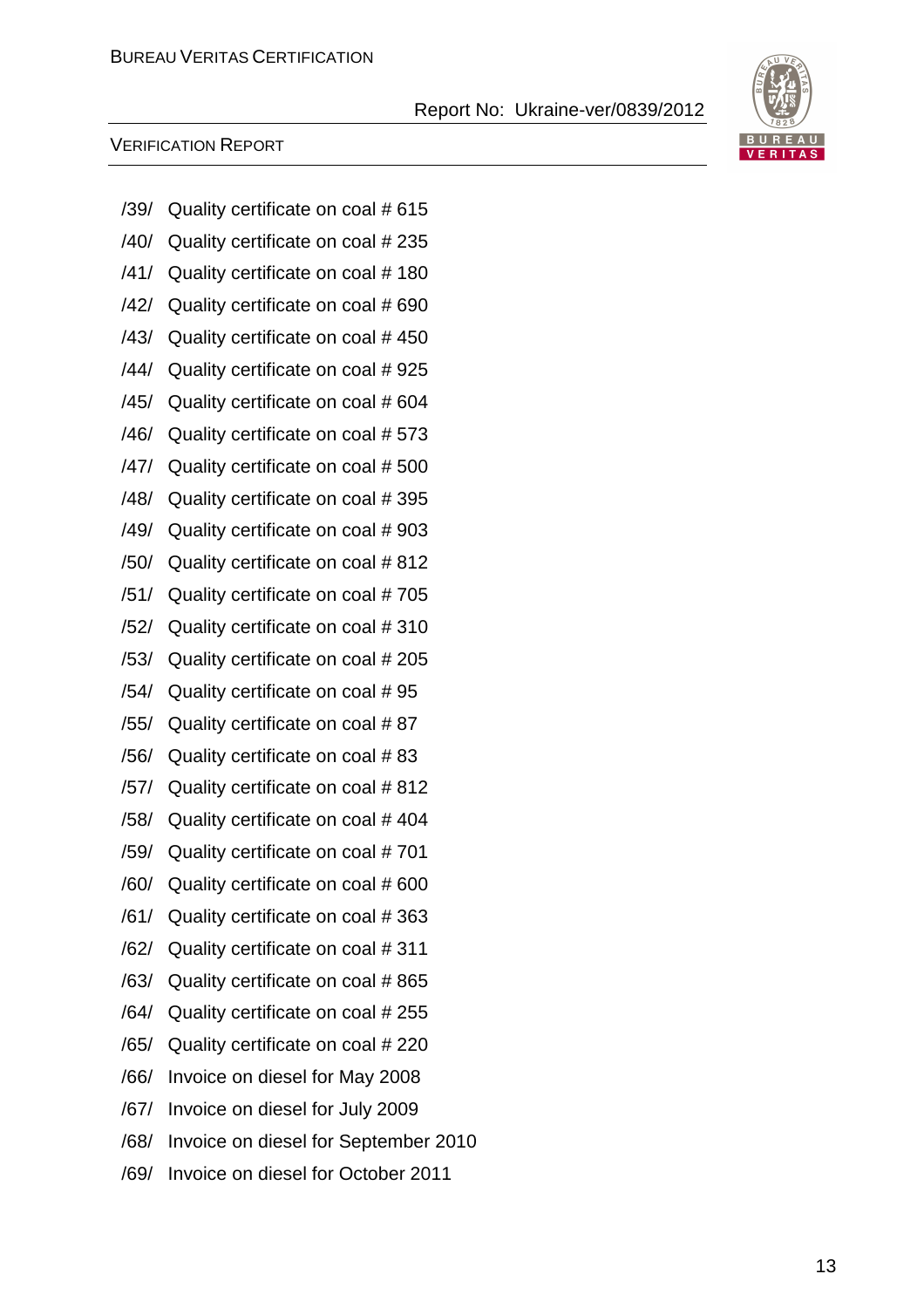

- /70/ Invoice on diesel for June 2012
- /71/ Invoice on diesel for March 2008
- /72/ Invoice on diesel for April 2008
- /73/ Invoice on diesel for May 2008
- /74/ Invoice on diesel for June 2008
- /75/ Invoice on diesel for July 2008
- /76/ Invoice on diesel for August 2008
- /77/ Invoice on diesel for September 2008
- /78/ Invoice on diesel for October 2008
- /79/ Invoice on diesel for November 2008
- /80/ Invoice on diesel for December 2008
- /81/ Invoice on diesel for March 2009
- /82/ Invoice on diesel for April 2009
- /83/ Invoice on diesel for May 2009
- /84/ Invoice on diesel for June 2009
- /85/ Invoice on diesel for July 2009
- /86/ Invoice on diesel for August 2009
- /87/ Invoice on diesel for September 2009
- /88/ Invoice on diesel for October 2009
- /89/ Invoice on diesel for November 2009
- /90/ Invoice on diesel for December 2009
- /91/ Invoice on diesel for March 2010
- /92/ Invoice on diesel for April 2010
- /93/ Invoice on diesel for May 2010
- /94/ Invoice on diesel for June 2010
- /95/ Invoice on diesel for July 2010
- /96/ Invoice on diesel for August 2010
- /97/ Invoice on diesel for September 2010
- /98/ Invoice on diesel for October 2010
- /99/ Invoice on diesel for November 2010
- /100/ Invoice on diesel for December 2010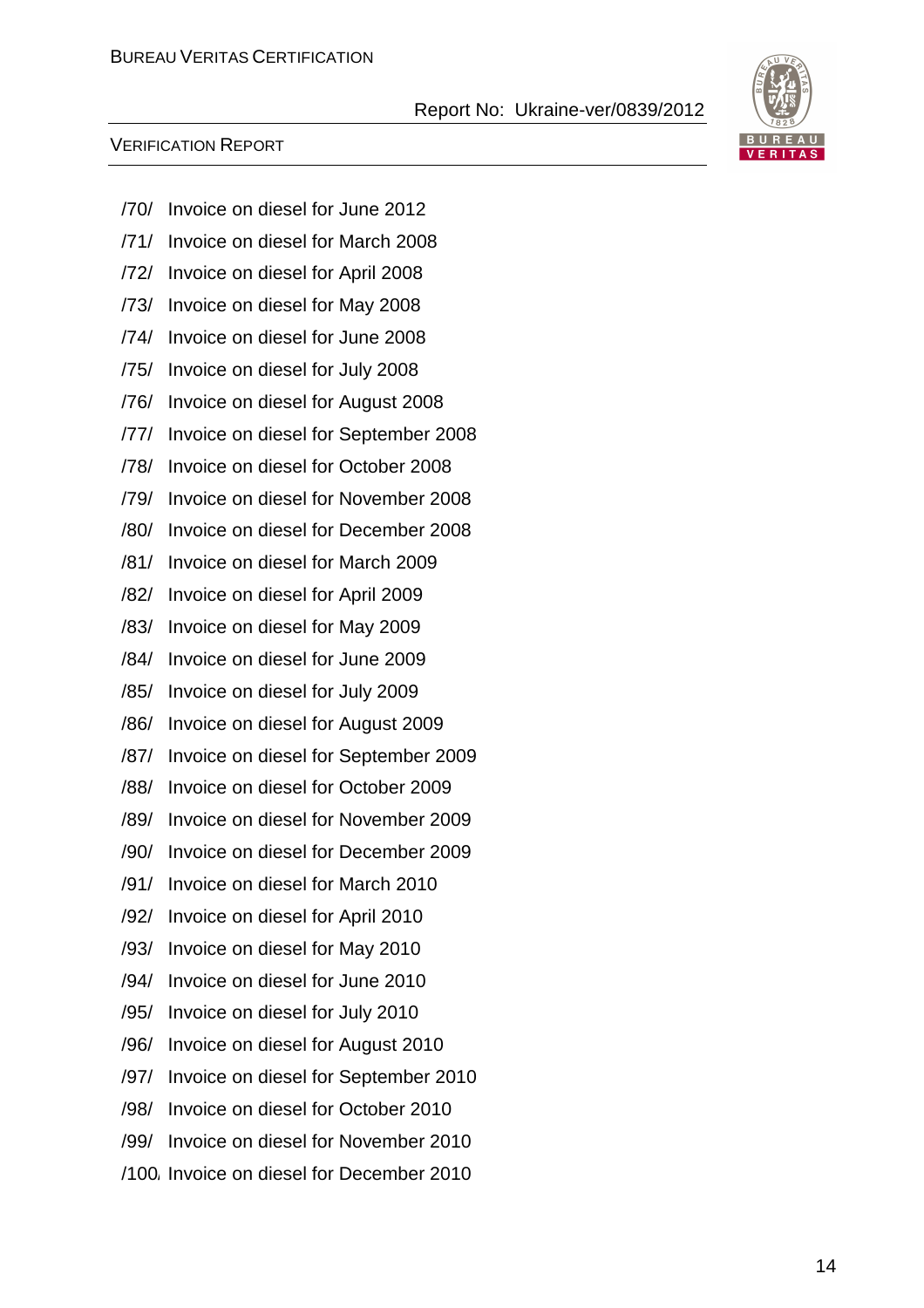#### VERIFICATION REPORT

- /101/ Invoice on diesel for March 2011
- /102/ Invoice on diesel for April 2011
- /103/ Invoice on diesel for May 2011
- /104/ Invoice on diesel for June 2011
- /105/ Invoice on diesel for July 2011
- /106/ Invoice on diesel for August 2011
- /107/ Invoice on diesel for September 2011
- /108/ Invoice on diesel for October 2011
- /109/ Invoice on diesel for November 2011
- /110/ Invoice on diesel for December 2011
- /111/ Invoice on diesel for April 2012
- /112/ Invoice on diesel for May 2012
- /113/ Invoice on diesel for June 2012
- /114/ Invoice on diesel for July 2012
- /115/ Invoice on diesel for August 2012
- /116/ Invoice on diesel for September 2012
- /117/ Invoice on diesel for October 2012

#### **Persons interviewed:**

List persons interviewed during the verification or persons that contributed with other information that are not included in the documents listed above.

- /1/ V. Kumonok director of Small Private Commercial Production Company "SLAVUTICH"
- /2/ V. Holodnik Head of production department
- /3/ V. Kornuhov cheef engineer of Small Private Commercial Production Company "SLAVUTICH"
- /4/ Tahir Musayev representative of the project Developer СARBON MARKETING AND TRADING LTD
- /5/ Valentina Bubenok representative of the project Developer СARBON MARKETING AND TRADING LTD

Please do *not* delete the Bookmark named "numPages" on this last page in the report.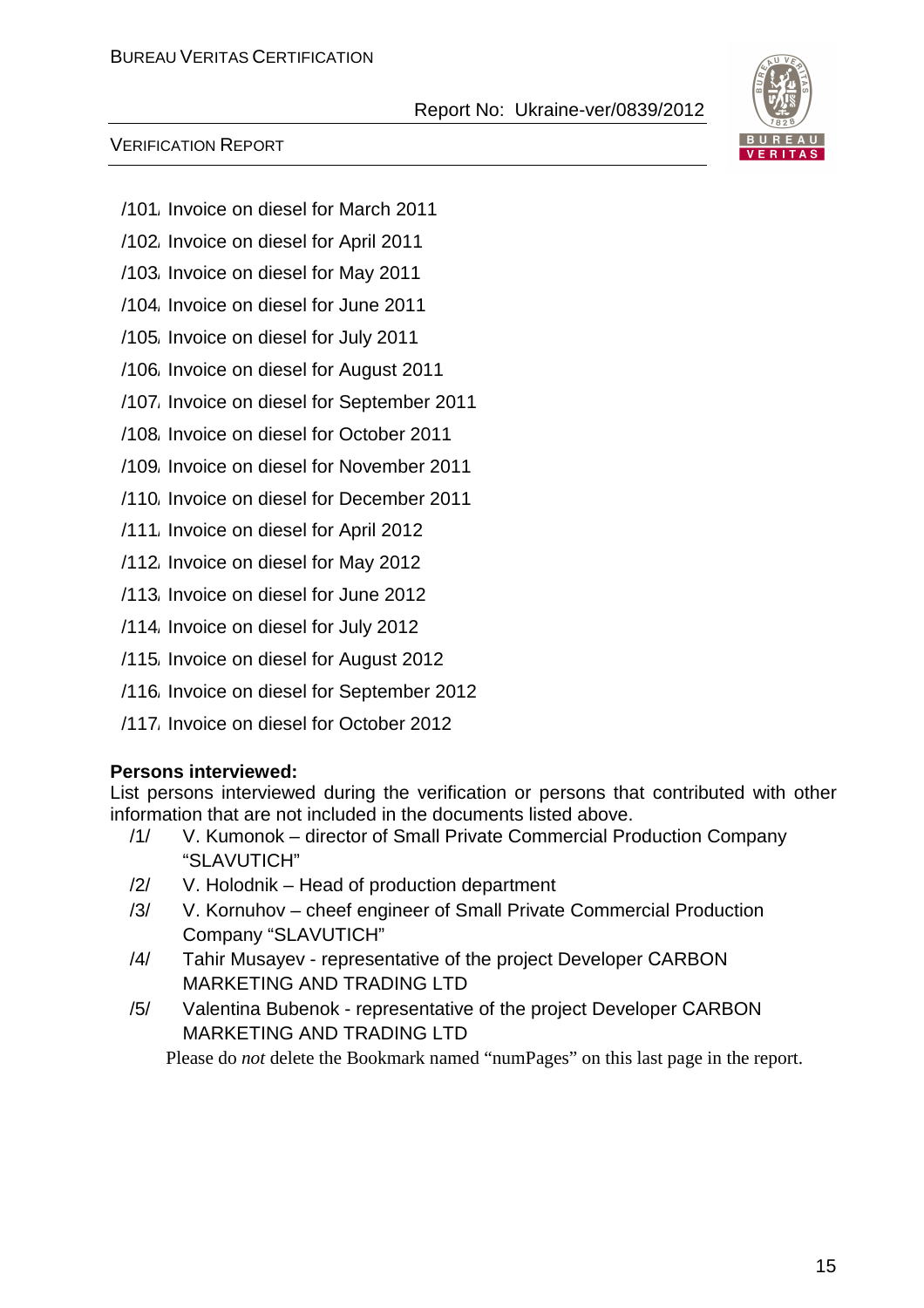

#### VERIFICATION REPORT

## APPENDIX A: VERIFICATION PROTOCOL

#### **BUREAU VERITAS CERTIFICATION HOLDING SAS**

#### **VERIFICATION PROTOCOL**

#### **Check list for verification, according to the JOINT IMPLEMENTATION DETERMINATION AND VERIFICATION MANUAL (Version 01)**

| <b>DVM</b><br>Paragra | <b>Check Item</b>                            | <b>Initial finding</b>                              | <b>Draft</b><br><b>Conclusio</b> | <b>Final</b><br><b>Conclusio</b> |
|-----------------------|----------------------------------------------|-----------------------------------------------------|----------------------------------|----------------------------------|
| ph                    |                                              |                                                     | n.                               | n.                               |
|                       | <b>Project approvals by Parties involved</b> |                                                     |                                  |                                  |
| 90                    | Has the DFPs of at least one Party           | CAR <sub>01</sub>                                   | CAR01                            | <b>OK</b>                        |
|                       | involved, other than the host Party,         | provide LoA from<br>the Netherland<br>Please        | CAR <sub>02</sub>                |                                  |
|                       | issued a written project approval when       | <b>Designated Focal Point.</b>                      |                                  |                                  |
|                       | submitting the first verification report to  |                                                     |                                  |                                  |
|                       | the secretariat for publication in           | CAR <sub>02</sub>                                   |                                  |                                  |
|                       | accordance with paragraph 38 of the JI       | Please provide LoA from the Ukrainian Designated    |                                  |                                  |
|                       | guidelines, at the latest?                   | Focal Point.                                        |                                  |                                  |
| 91                    | Are all the written project approvals by     | Yes, all the written projects approvals by Parties  | <b>OK</b>                        | <b>OK</b>                        |
|                       | Parties involved unconditional?              | involved are unconditional.                         |                                  |                                  |
|                       | <b>Project implementation</b>                |                                                     |                                  |                                  |
| 92                    | Has the project been implemented in          | Yes, the project has been<br>implemented in         | <b>OK</b>                        | <b>OK</b>                        |
|                       | accordance with the PDD regarding            | accordance with the PDD regarding which the         |                                  |                                  |
|                       | which the determination has been             | determination has been deemed final and is so       |                                  |                                  |
|                       | deemed final and is so listed on the         | listed on the UNFCCC JI website.                    |                                  |                                  |
|                       | UNFCCC JI website?                           |                                                     |                                  |                                  |
| 93                    | What is the status of operation of the       | Project has been in operation during all monitoring | <b>OK</b>                        | <b>OK</b>                        |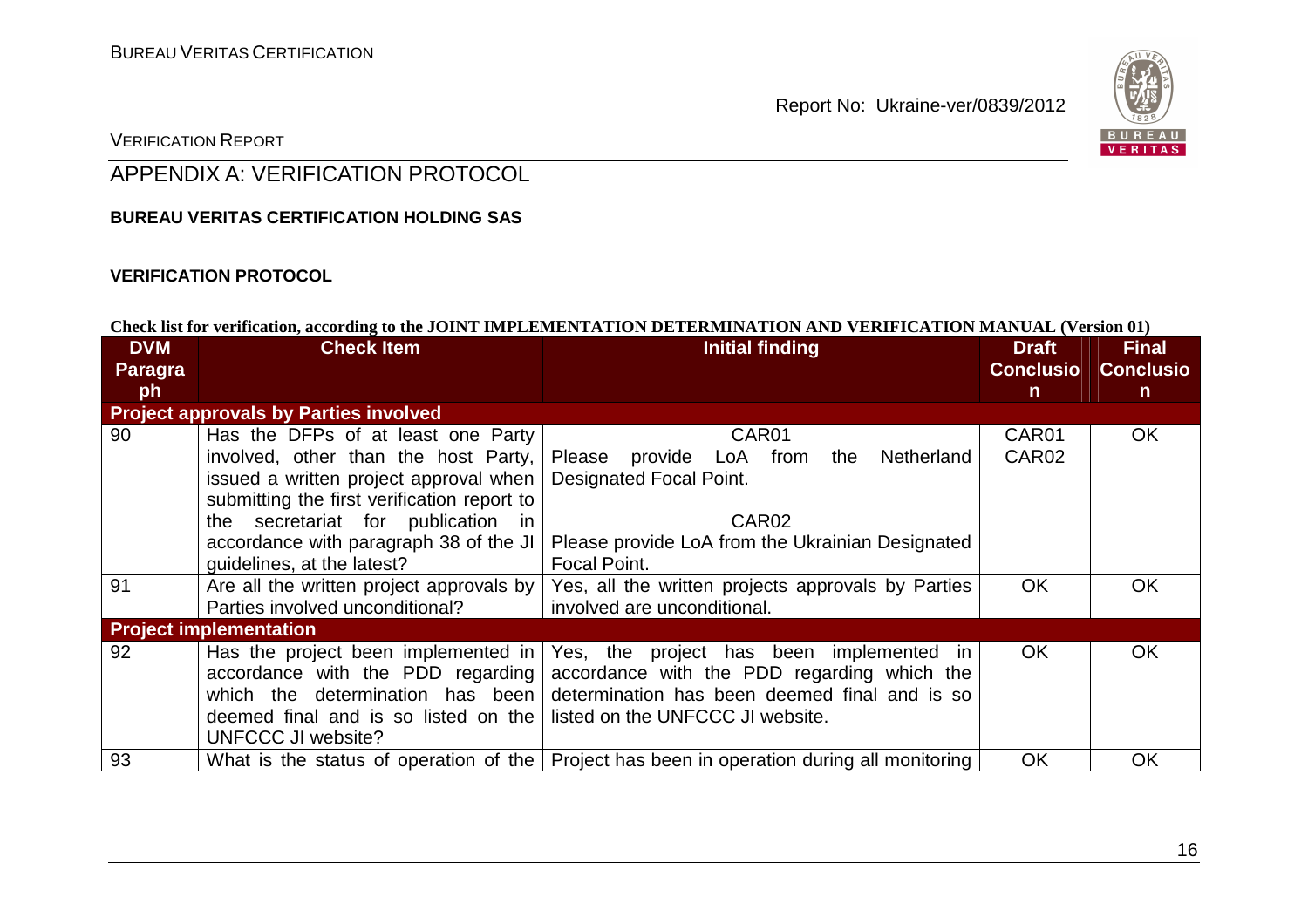

| <b>VERIFICATION REPORT</b>         |                                                                                                                                                                                                                                                                                                                                                                         |                                                                                                                                                                                                                                                                                                    |                                                  | <b>BUREAU</b><br>VERITAS                         |
|------------------------------------|-------------------------------------------------------------------------------------------------------------------------------------------------------------------------------------------------------------------------------------------------------------------------------------------------------------------------------------------------------------------------|----------------------------------------------------------------------------------------------------------------------------------------------------------------------------------------------------------------------------------------------------------------------------------------------------|--------------------------------------------------|--------------------------------------------------|
| <b>DVM</b><br><b>Paragra</b><br>ph | <b>Check Item</b>                                                                                                                                                                                                                                                                                                                                                       | <b>Initial finding</b>                                                                                                                                                                                                                                                                             | <b>Draft</b><br><b>Conclusio</b><br>$\mathsf{n}$ | <b>Final</b><br><b>Conclusio</b><br>$\mathsf{n}$ |
|                                    | project during the monitoring period?                                                                                                                                                                                                                                                                                                                                   | period.                                                                                                                                                                                                                                                                                            |                                                  |                                                  |
|                                    | <b>Compliance with monitoring plan</b>                                                                                                                                                                                                                                                                                                                                  |                                                                                                                                                                                                                                                                                                    |                                                  |                                                  |
| 94                                 | Did the monitoring occur in accordance<br>with the monitoring plan included in the<br>PDD regarding which the determination<br>has been deemed final and is so listed<br>on the UNFCCC JI website?                                                                                                                                                                      | Yes, the monitoring occurred in accordance with<br>the monitoring plan included in the PDD regarding<br>which the determination has been deemed final<br>and so is listed on the UNFCCC JI website.                                                                                                | <b>OK</b>                                        | <b>OK</b>                                        |
| 95(a)                              | For calculating the emission reductions<br>or enhancements of net removals, were<br>key factors, e.g. those listed in 23 (b)<br>(i)-(vii) above, influencing the baseline<br>emissions or net removals and the<br>activity level of the project and the<br>emissions or removals as well as risks<br>associated with the project taken into<br>account, as appropriate? | For calculating the emission reduction all key<br>factors were taken into account as appropriate.                                                                                                                                                                                                  | <b>OK</b>                                        | <b>OK</b>                                        |
| 95(b)                              | Are data sources used for calculating<br>emission reductions or enhancements<br>of net removals clearly identified,<br>reliable and transparent?                                                                                                                                                                                                                        | CAR <sub>03</sub><br>In determined PDD there are references from NIR<br>1990-2010 only. Meanwhile both MR and excel<br>calculation spreadsheet contain references from<br>NIR 1990-2009. Please use latest version.<br>CAR04<br>Please provide<br>invoices on diesel for the<br>monitoring period. | CAR03<br>CAR04<br>CAR05<br>CAR06                 | <b>OK</b>                                        |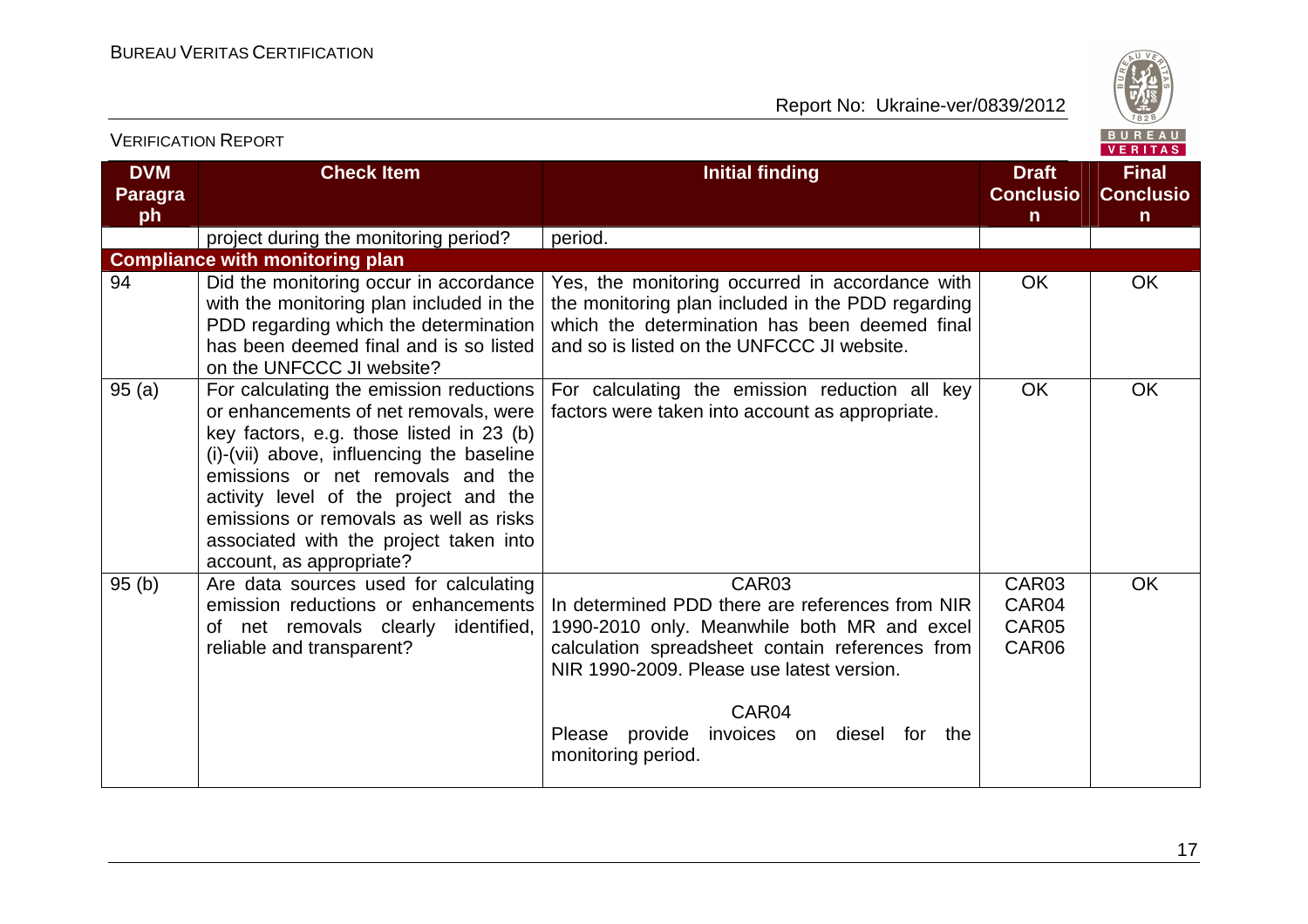

|                                    | <b>VERIFICATION REPORT</b>                                                                                                                                                                                                                                  |                                                                                                                                                                                                                                                                                                                    |                                                  | BUREAU<br><b>VERITAS</b>                         |
|------------------------------------|-------------------------------------------------------------------------------------------------------------------------------------------------------------------------------------------------------------------------------------------------------------|--------------------------------------------------------------------------------------------------------------------------------------------------------------------------------------------------------------------------------------------------------------------------------------------------------------------|--------------------------------------------------|--------------------------------------------------|
| <b>DVM</b><br><b>Paragra</b><br>ph | <b>Check Item</b>                                                                                                                                                                                                                                           | <b>Initial finding</b>                                                                                                                                                                                                                                                                                             | <b>Draft</b><br><b>Conclusio</b><br>$\mathsf{n}$ | <b>Final</b><br><b>Conclusio</b><br>$\mathsf{n}$ |
| 95(c)                              | Are emission factors, including default                                                                                                                                                                                                                     | CAR05<br>Average emission reductions provided in excel file<br>should be estimated within monitoring period<br>stated in the MR. Please make appropriate<br>corrections.<br>CAR06<br>Total emission reductions should be in line with<br>those stated in MR.<br>CEF for the electricity from the grid by consumers | <b>OK</b>                                        | <b>OK</b>                                        |
|                                    | emission factors, if used for calculating<br>the<br>emission<br>reductions<br><b>or</b><br>enhancements<br>of<br>removals.<br>net<br>balancing<br>selected<br>carefully<br>by<br>accuracy and reasonableness, and<br>appropriately justified of the choice? | of electricity, mined coal and diesel are CEF's<br>used in this project. They are selected by carefully<br>balancing accuracy and reasonableness, and<br>appropriately justified of the choice.                                                                                                                    |                                                  |                                                  |
| 95(d)                              | the<br>calculation<br>ls.<br>0f<br>emission<br>reductions or enhancements of net<br>based<br>removals<br>conservative<br>on<br>assumptions and the most plausible<br>scenarios in a transparent manner?                                                     | Yes, the calculation of emission reductions is<br>based on conservative assumptions and the most<br>plausible scenarios in a transparent manner.                                                                                                                                                                   | <b>OK</b>                                        | <b>OK</b>                                        |
| 96                                 | <b>Applicable to JI SSC projects only</b><br>Is the relevant threshold to be classified<br>as JI SSC project not exceeded during<br>the monitoring period on an annual                                                                                      | <b>N\A</b>                                                                                                                                                                                                                                                                                                         | <b>N\A</b>                                       | <b>N\A</b>                                       |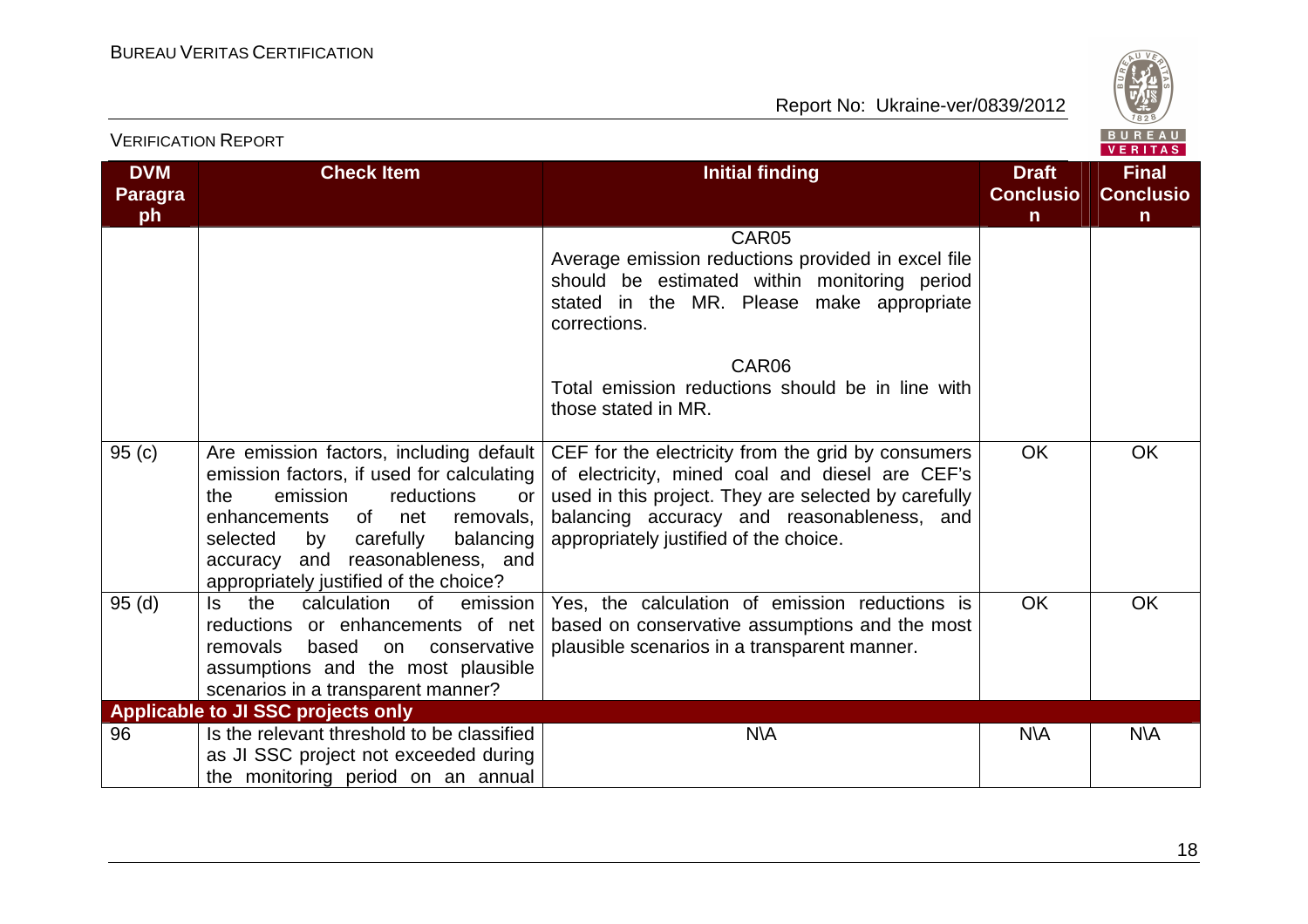

| <b>VERIFICATION REPORT</b>         |                                                                                                                                                                                                                                                                                                                                                  |                        | <b>BUREAU</b><br><b>VERITAS</b>                  |                                                  |
|------------------------------------|--------------------------------------------------------------------------------------------------------------------------------------------------------------------------------------------------------------------------------------------------------------------------------------------------------------------------------------------------|------------------------|--------------------------------------------------|--------------------------------------------------|
| <b>DVM</b><br><b>Paragra</b><br>ph | <b>Check Item</b>                                                                                                                                                                                                                                                                                                                                | <b>Initial finding</b> | <b>Draft</b><br><b>Conclusio</b><br>$\mathsf{n}$ | <b>Final</b><br><b>Conclusio</b><br>$\mathsf{n}$ |
|                                    | average basis?<br>If the threshold is exceeded, is the<br>maximum emission reduction level<br>estimated in the PDD for the JI SSC<br>project or the bundle for the monitoring<br>period determined?                                                                                                                                              |                        |                                                  |                                                  |
|                                    | Applicable to bundled JI SSC projects only                                                                                                                                                                                                                                                                                                       |                        |                                                  |                                                  |
| 97(a)                              | Has the composition of the bundle not<br>changed from that is stated in F-JI-<br><b>SSCBUNDLE?</b>                                                                                                                                                                                                                                               | <b>N\A</b>             | N\A                                              | <b>N\A</b>                                       |
| 97(b)                              | If the determination was conducted on<br>the basis of an overall monitoring plan,<br>have the project participants submitted<br>a common monitoring report?                                                                                                                                                                                      | N\A                    | N\A                                              | N\A                                              |
| 98                                 | the monitoring is based on a<br>lf<br>monitoring plan that provides for<br>overlapping monitoring periods, are the<br>monitoring periods per component of<br>the project clearly specified in the<br>monitoring report?<br>Do the monitoring periods not overlap<br>with those for which verifications were<br>already deemed final in the past? | <b>N\A</b>             | N\A                                              | <b>N\A</b>                                       |
|                                    | <b>Revision of monitoring plan</b>                                                                                                                                                                                                                                                                                                               |                        |                                                  |                                                  |
|                                    | Applicable only if monitoring plan is revised by project participant                                                                                                                                                                                                                                                                             |                        |                                                  |                                                  |
| 99(a)                              | Did the project participants provide an                                                                                                                                                                                                                                                                                                          | N\A                    | N\A                                              | N\A                                              |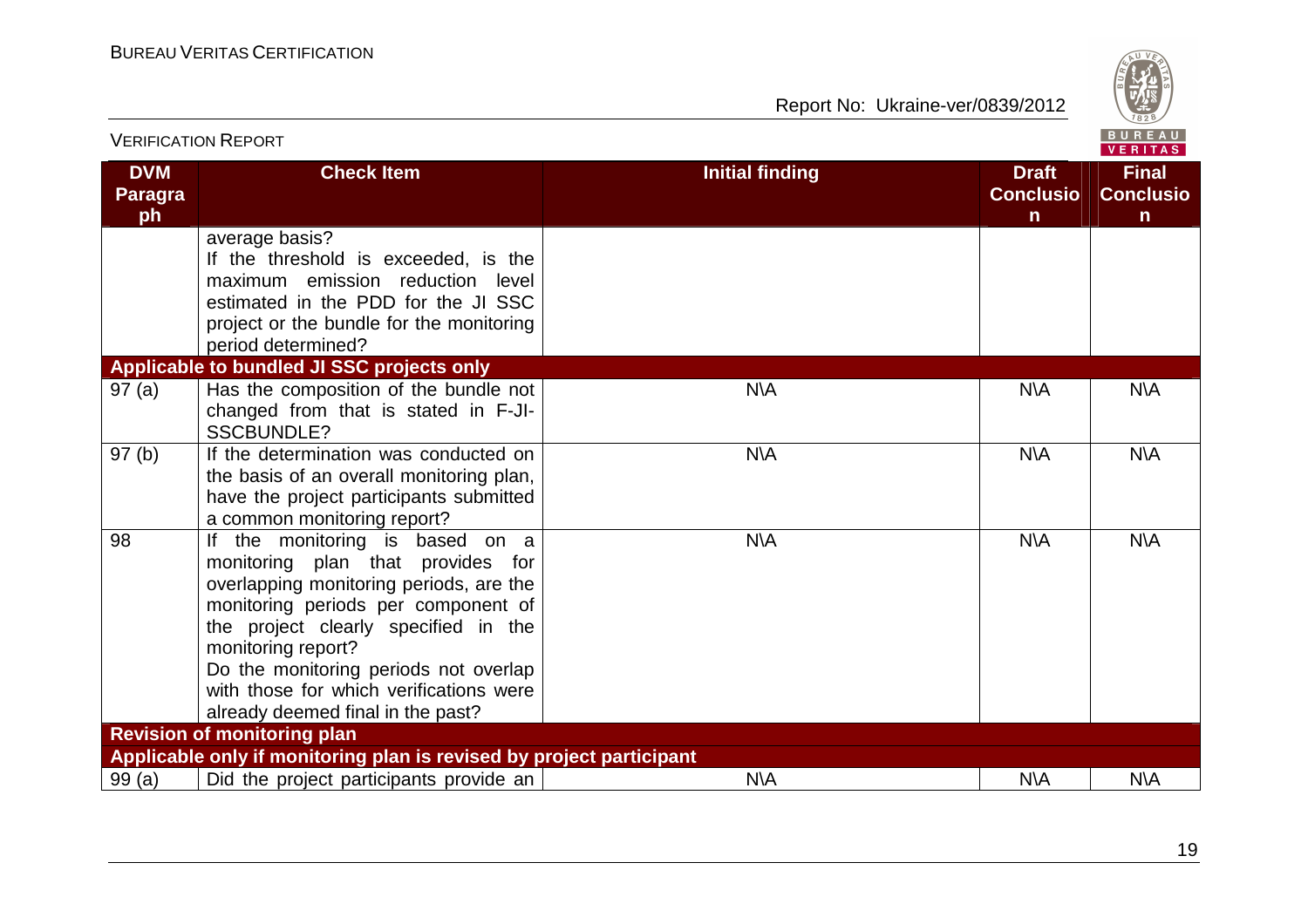

| <b>VERIFICATION REPORT</b>         |                                                                                                                                                                                                                                                                                              |                                                                                                                                                                           |                                                  | BUREAU<br><b>VERITAS</b>                         |
|------------------------------------|----------------------------------------------------------------------------------------------------------------------------------------------------------------------------------------------------------------------------------------------------------------------------------------------|---------------------------------------------------------------------------------------------------------------------------------------------------------------------------|--------------------------------------------------|--------------------------------------------------|
| <b>DVM</b><br><b>Paragra</b><br>ph | <b>Check Item</b>                                                                                                                                                                                                                                                                            | <b>Initial finding</b>                                                                                                                                                    | <b>Draft</b><br><b>Conclusio</b><br>$\mathsf{n}$ | <b>Final</b><br><b>Conclusio</b><br>$\mathsf{n}$ |
|                                    | appropriate<br>justification<br>the<br>for<br>proposed revision?                                                                                                                                                                                                                             |                                                                                                                                                                           |                                                  |                                                  |
| 99(b)                              | Does the proposed revision improve<br>the accuracy and/or applicability of<br>information collected compared to the<br>monitoring<br>plan<br>without<br>original<br>changing conformity with the relevant<br>regulations<br>rules<br>and<br>for<br>the<br>establishment of monitoring plans? | <b>N\A</b>                                                                                                                                                                | $N\setminus A$                                   | <b>N\A</b>                                       |
| Data management                    |                                                                                                                                                                                                                                                                                              |                                                                                                                                                                           |                                                  |                                                  |
| 101(a)                             | Is the implementation of data collection<br>procedures in accordance with the<br>monitoring plan, including the quality<br>control<br>and<br>quality<br>assurance<br>procedures?                                                                                                             | Yes, the implementation of data collection<br>procedures is in accordance with the monitoring<br>plan, including the quality control and quality<br>assurance procedures. | <b>OK</b>                                        | <b>OK</b>                                        |
| 101(b)                             | Is the function of the monitoring<br>its calibration<br>equipment, including<br>status, in order?                                                                                                                                                                                            | Yes, the function of the monitoring equipment,<br>including its calibration status, is in order.                                                                          | OK                                               | <b>OK</b>                                        |
| 101(c)                             | Are the evidence and records used for<br>monitoring<br>maintained<br>the<br>in al<br>traceable manner?                                                                                                                                                                                       | Yes, the evidence and records used for the<br>monitoring are maintained in a traceable manner.                                                                            | <b>OK</b>                                        | <b>OK</b>                                        |
| $101$ (d)                          | Is the data collection and management  <br>system for the project in accordance<br>with the monitoring plan?                                                                                                                                                                                 | Yes, the data collection and management system<br>for the project is in accordance with the monitoring<br>plan.                                                           | <b>OK</b>                                        | <b>OK</b>                                        |
|                                    | Verification regarding programmes of activities (additional elements for assessment)                                                                                                                                                                                                         |                                                                                                                                                                           |                                                  |                                                  |
| 102                                | Is any JPA that has not been added to                                                                                                                                                                                                                                                        | $N\setminus A$                                                                                                                                                            | N\A                                              | <b>N\A</b>                                       |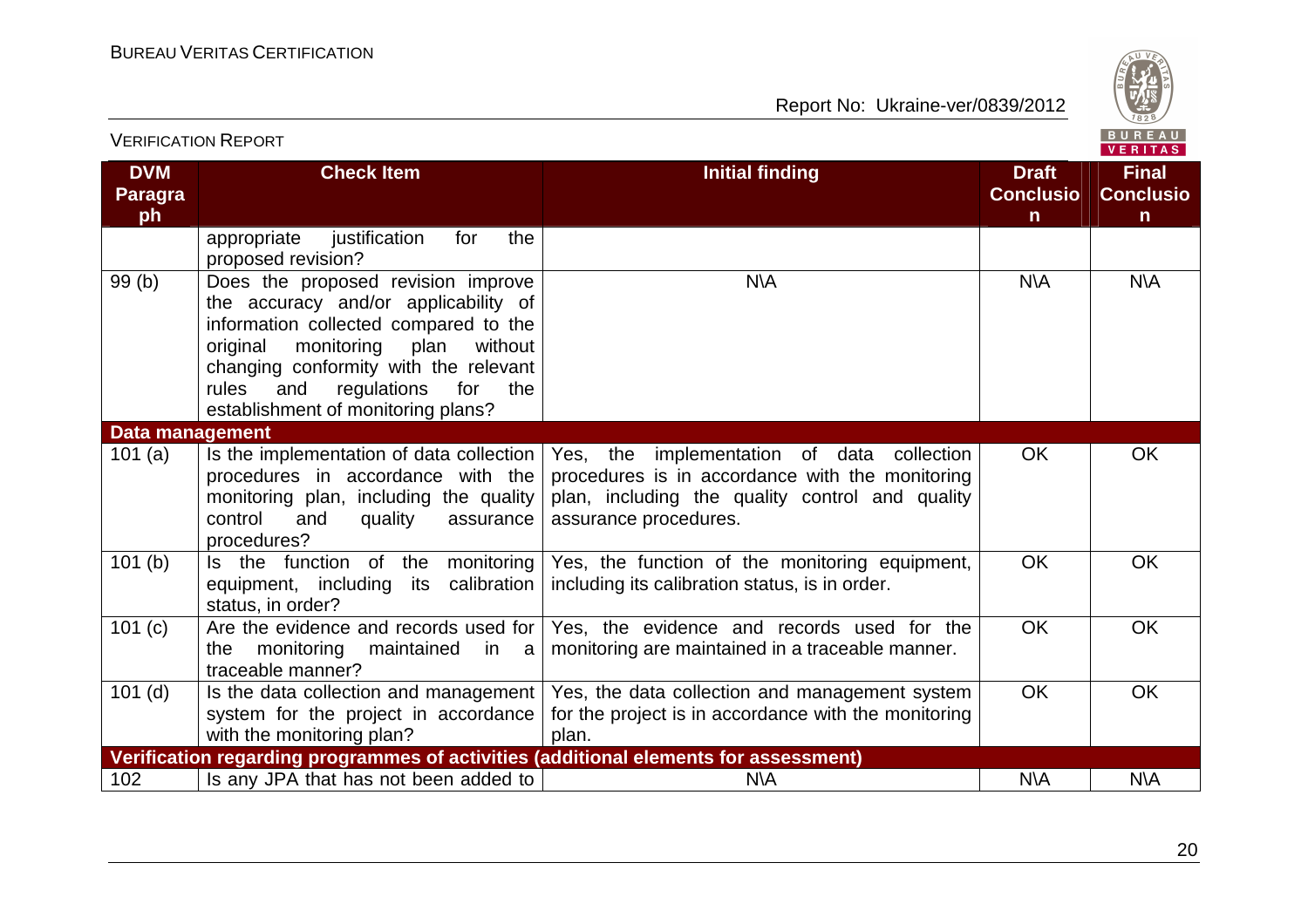

|                                    | <b>VERIFICATION REPORT</b>                                                                                                                                                                                                                                                                                                                                                                                |                                                                            | <b>BUREAU</b><br><b>VERITAS</b>                  |
|------------------------------------|-----------------------------------------------------------------------------------------------------------------------------------------------------------------------------------------------------------------------------------------------------------------------------------------------------------------------------------------------------------------------------------------------------------|----------------------------------------------------------------------------|--------------------------------------------------|
| <b>DVM</b><br><b>Paragra</b><br>ph | <b>Check Item</b>                                                                                                                                                                                                                                                                                                                                                                                         | <b>Initial finding</b><br><b>Draft</b><br><b>Conclusio</b><br>$\mathsf{n}$ | <b>Final</b><br><b>Conclusio</b><br>$\mathsf{n}$ |
|                                    | the JI PoA not verified?                                                                                                                                                                                                                                                                                                                                                                                  |                                                                            |                                                  |
| 103                                | Is the verification based on the<br>monitoring reports of all JPAs to be<br>verified?                                                                                                                                                                                                                                                                                                                     | N\A<br>N\A                                                                 | <b>N\A</b>                                       |
| 103                                | Does the verification ensure<br>the<br>accuracy and conservativeness of the<br>emission reductions or enhancements<br>of removals generated by each JPA?                                                                                                                                                                                                                                                  | <b>N\A</b><br><b>N\A</b>                                                   | <b>N\A</b>                                       |
| 104                                | Does the monitoring period not overlap<br>with previous monitoring periods?                                                                                                                                                                                                                                                                                                                               | <b>N\A</b><br>N\A                                                          | N\A                                              |
| 105                                | If the AIE learns of an erroneously<br>included JPA, has the AIE informed the<br>JISC of its findings in writing?                                                                                                                                                                                                                                                                                         | <b>N\A</b><br><b>N\A</b>                                                   | <b>N\A</b>                                       |
|                                    | Applicable to sample-based approach only                                                                                                                                                                                                                                                                                                                                                                  |                                                                            |                                                  |
| 106                                | Does the sampling plan prepared by<br>the AIE:<br>(a) Describe its sample selection,<br>taking into<br>account that:<br>(i) For each verification that uses a<br>sample-based approach, the sample<br>shall<br>be<br>selection<br>sufficiently<br>representative of the JPAs in the JI<br>PoA such extrapolation to all JPAs<br>identified for that verification is<br>reasonable, taking<br>into account | <b>N\A</b><br><b>N\A</b>                                                   | <b>N\A</b>                                       |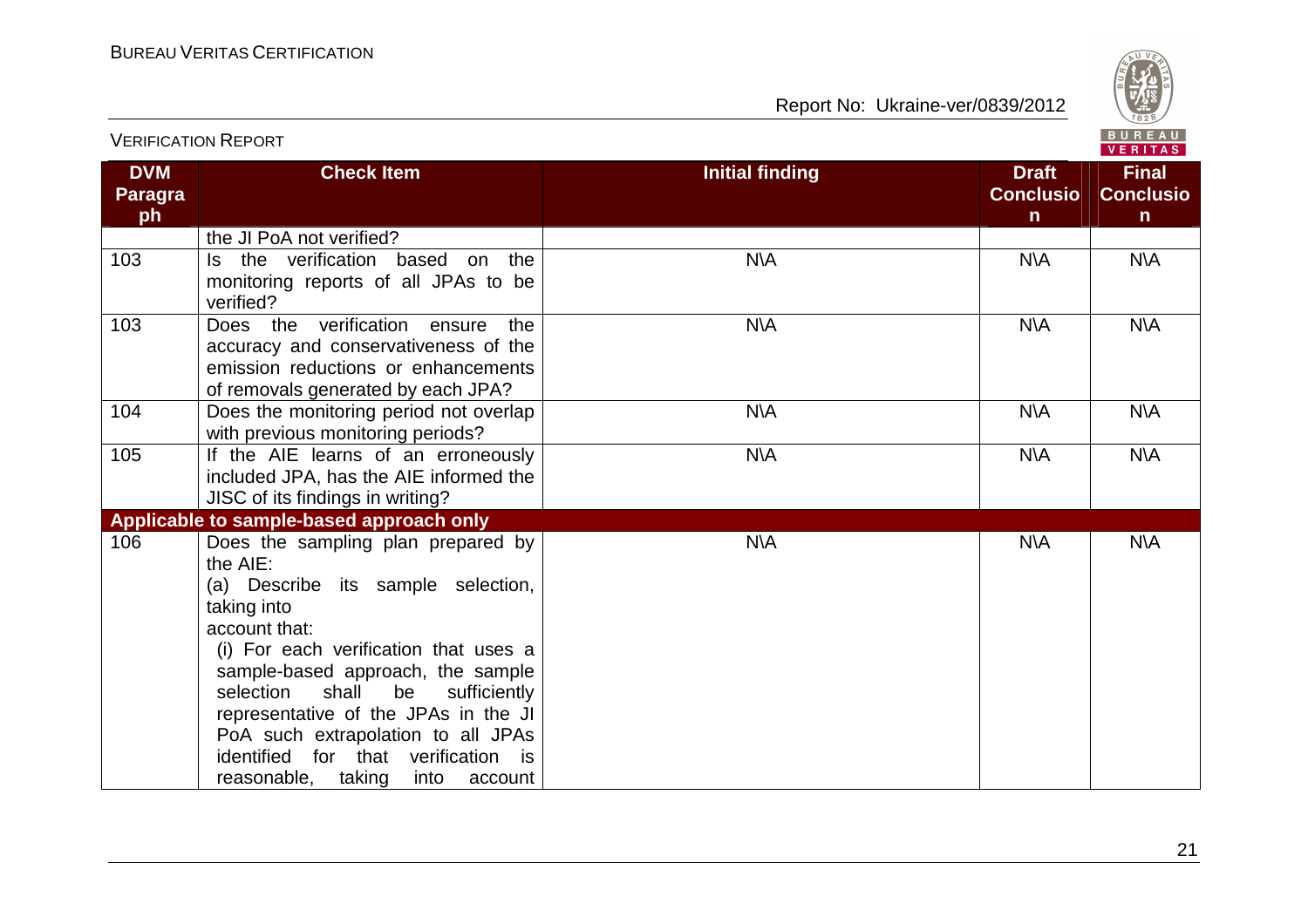

| <b>VERIFICATION REPORT</b>         |                                                                                                                                                                                                                                                                                                                                                                                                                                                                                                                               |                                                                 |                                       |
|------------------------------------|-------------------------------------------------------------------------------------------------------------------------------------------------------------------------------------------------------------------------------------------------------------------------------------------------------------------------------------------------------------------------------------------------------------------------------------------------------------------------------------------------------------------------------|-----------------------------------------------------------------|---------------------------------------|
| <b>DVM</b><br><b>Paragra</b><br>ph | <b>Check Item</b>                                                                                                                                                                                                                                                                                                                                                                                                                                                                                                             | <b>Initial finding</b><br><b>Draft</b><br><b>Conclusio</b><br>n | <b>Final</b><br><b>Conclusio</b><br>n |
|                                    | differences among the characteristics<br>of JPAs, such as:<br>- The types of JPAs;<br>- The complexity of the applicable<br>technologies and/or measures used;<br>- The geographical location of each<br>JPA:<br>- The amounts of expected emission<br>reductions of the JPAs being<br>verified:<br>- The number of JPAs for which<br>emission<br>reductions are<br>being<br>verified;<br>- The length of monitoring periods of<br>the JPAs being verified; and<br>- The samples selected for prior<br>verifications, if any? |                                                                 |                                       |
| 107                                | the sampling plan ready for<br>ls.<br>publication through the secretariat<br>along with the verification report and<br>supporting documentation?                                                                                                                                                                                                                                                                                                                                                                              | <b>N\A</b><br>N\A                                               | <b>N\A</b>                            |
| 108                                | Has the AIE made site inspections of at<br>least the square root of the number of<br>total JPAs, rounded to the upper whole<br>number? If the AIE makes no site<br>inspections or fewer site inspections                                                                                                                                                                                                                                                                                                                      | <b>N\A</b><br>$N\setminus A$                                    | N\A                                   |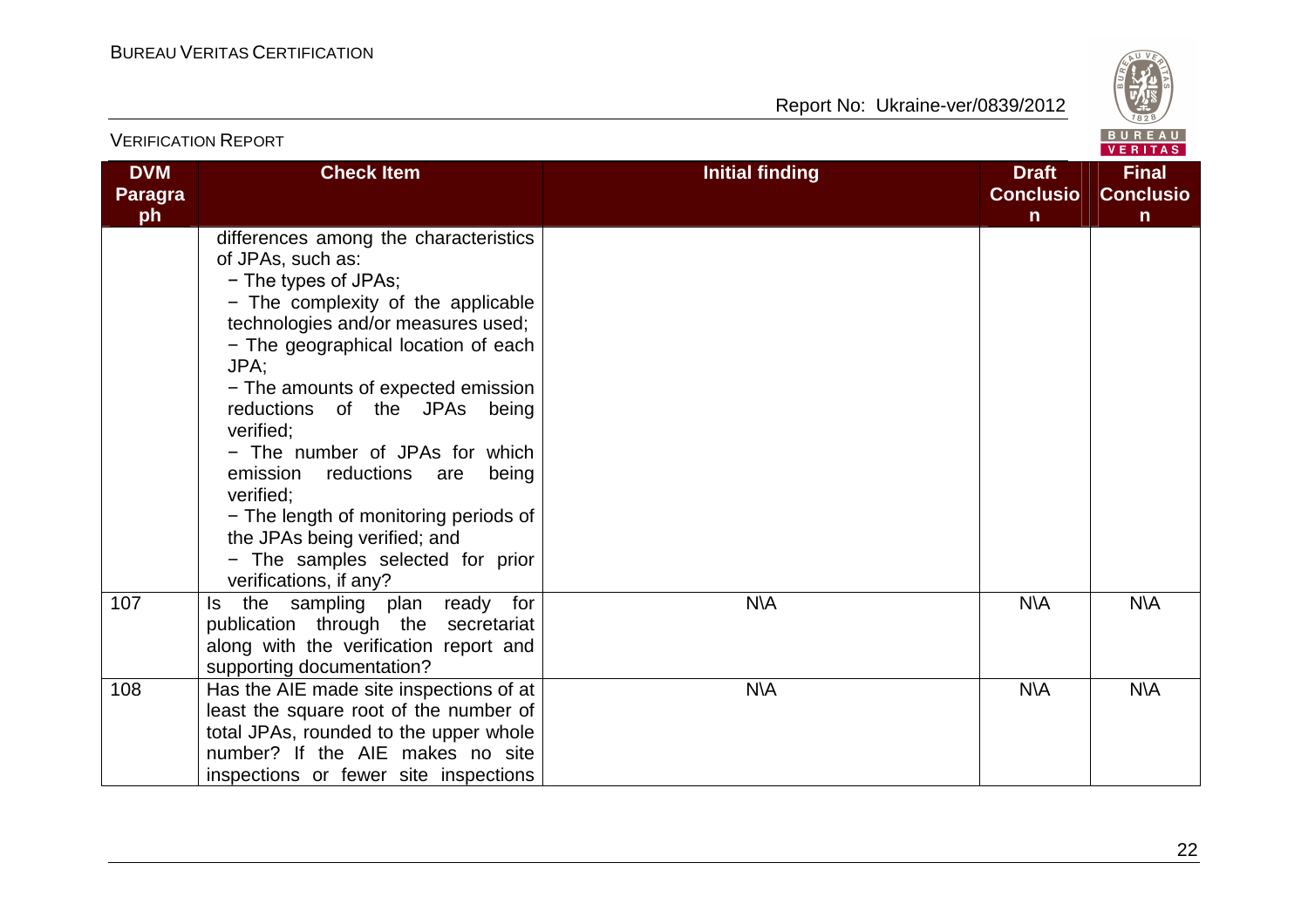

| <b>VERIFICATION REPORT</b>  |                                                                                                                                                                                                                        |                                                                            |                                                  |
|-----------------------------|------------------------------------------------------------------------------------------------------------------------------------------------------------------------------------------------------------------------|----------------------------------------------------------------------------|--------------------------------------------------|
| <b>DVM</b><br>Paragra<br>ph | <b>Check Item</b>                                                                                                                                                                                                      | <b>Initial finding</b><br><b>Draft</b><br><b>Conclusio</b><br>$\mathsf{n}$ | <b>Final</b><br><b>Conclusio</b><br>$\mathsf{n}$ |
|                             | than the square root of the number of<br>total JPAs, rounded to the upper whole<br>number, then does the AIE provide a<br>reasonable<br>explanation<br>and<br>justification?                                           |                                                                            |                                                  |
| 109                         | Is the sampling plan available for<br>submission to the secretariat for the<br>JISC ex ante assessment? (Optional)                                                                                                     | <b>N\A</b><br>N\A                                                          | N\A                                              |
| 110                         | If the AIE learns of a fraudulently<br>included JPA, a fraudulently monitored<br>JPA or an inflated number of emission<br>reductions claimed in a JI PoA, has the<br>AIE informed the JISC of the fraud in<br>writing? | N\A<br>N\A                                                                 | N\A                                              |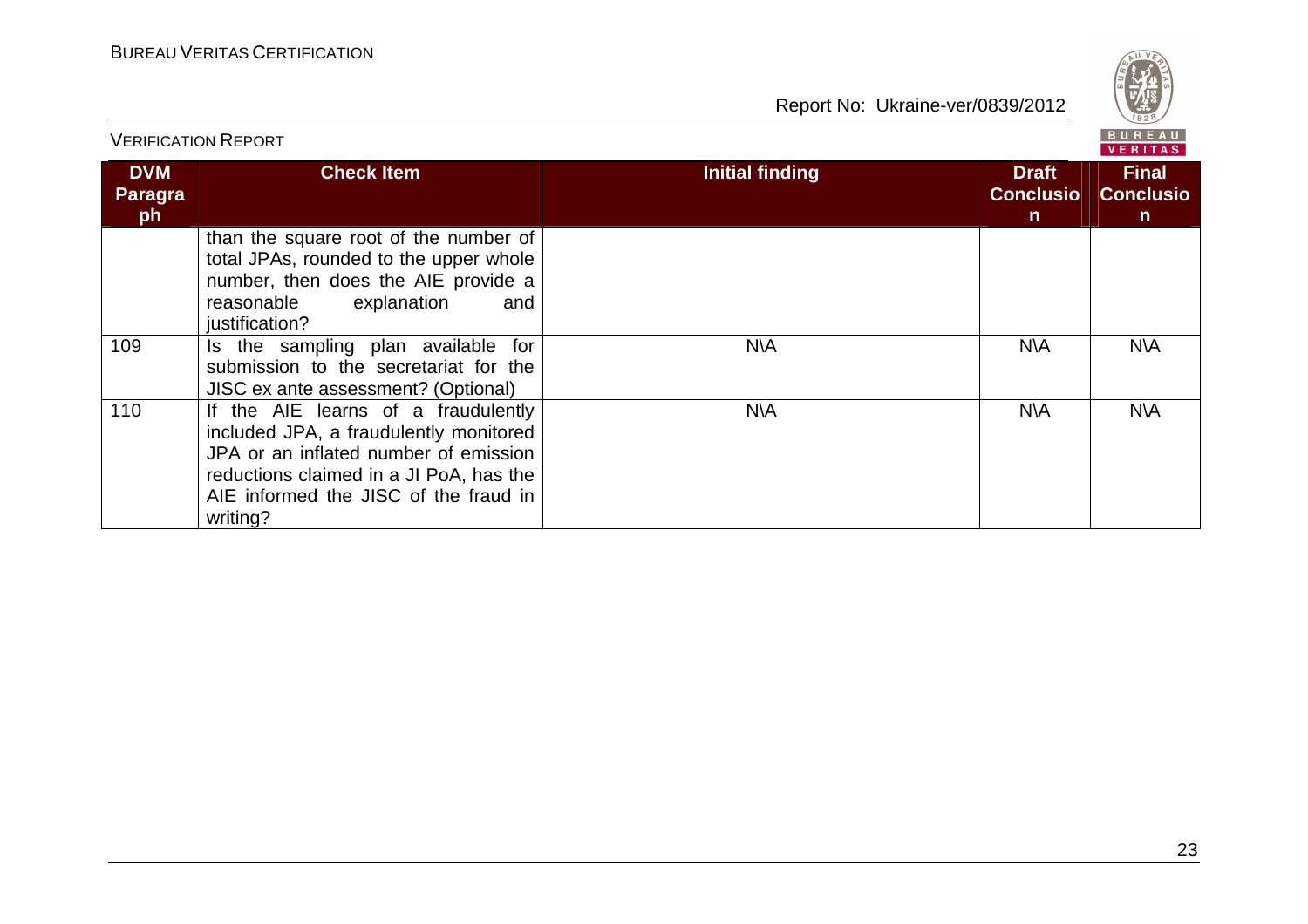

#### VERIFICATION REPORT

# **Table 2 Resolution of Corrective Action and Clarification Requests**

| Draft report clarification and corrective<br>action requests by verification team                                                                                                                                                         | Ref. to<br><b>checklis</b><br>questio<br>n in<br>table 1 | participant<br>project<br><b>Summary</b><br>of<br>response                                    | <b>Verification team conclusion</b> |
|-------------------------------------------------------------------------------------------------------------------------------------------------------------------------------------------------------------------------------------------|----------------------------------------------------------|-----------------------------------------------------------------------------------------------|-------------------------------------|
| CAR01<br>Please provide LoA from the Netherland<br>Designated Focal Point.                                                                                                                                                                | 90                                                       | LoA from the Netherland Designated<br>Focal Point is provided to the<br>verification group.   | The issue is closed                 |
| CAR <sub>02</sub><br>Please provide LoA from the Ukrainian<br>Designated Focal Point.                                                                                                                                                     | 90                                                       | LoA from the Ukrainian Designated<br>Focal Point is provided to the<br>verification group.    | The issue is closed                 |
| CAR <sub>03</sub><br>In determined PDD there are references from<br>NIR 1990-2010 only. Meanwhile both MR and<br>calculation<br>spreadsheet<br>excel<br>contain<br>references from NIR 1990-2009. Please<br>make appropriate corrections. | 95(b)                                                    | Appropriate corrections are made.                                                             | The issue is closed                 |
| CAR04<br>Please provide invoices on diesel for the<br>monitoring period.                                                                                                                                                                  | 95(b)                                                    | All invoices on diesel for the<br>monitoring period is provided to the<br>verification group. | The issue is closed                 |